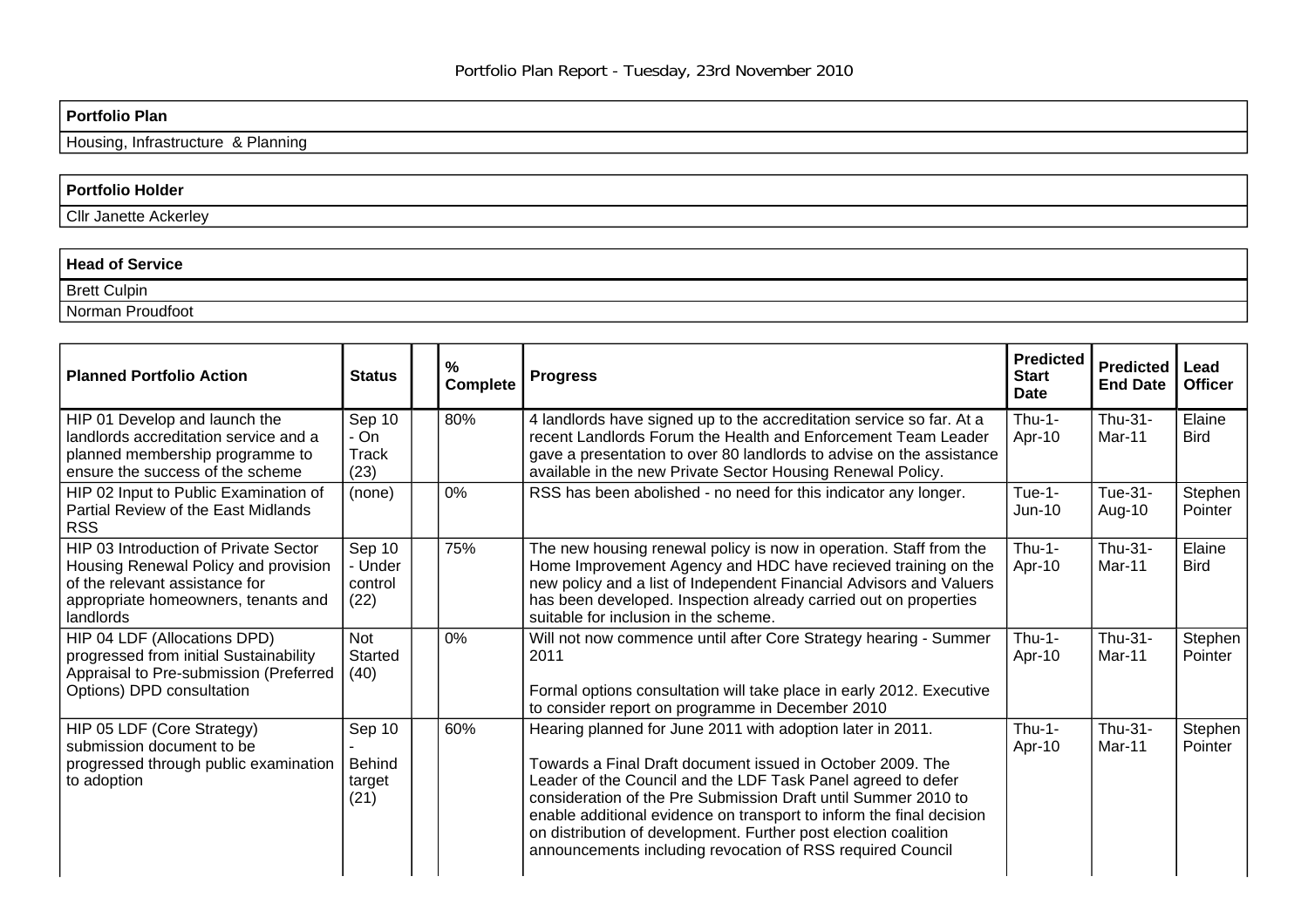|                                                                                                                                                                                                        |                                      |       | response - agreed in summer 2010. Submission draft Core Strategy<br>approved September 27th by Council. Public consultation starts<br>October 15th for 10 weeks.                                                                                                                                                                                                                                                                                                                                                   |                    |                     |                       |
|--------------------------------------------------------------------------------------------------------------------------------------------------------------------------------------------------------|--------------------------------------|-------|--------------------------------------------------------------------------------------------------------------------------------------------------------------------------------------------------------------------------------------------------------------------------------------------------------------------------------------------------------------------------------------------------------------------------------------------------------------------------------------------------------------------|--------------------|---------------------|-----------------------|
| HIP 06 LDF Developer Contributions<br>SPD published in draft form, consulted<br>upon and work commenced on final<br>draft for adoption                                                                 | <b>Not</b><br>Started<br>(40)        | 0%    | The developer contributions policy in the Core Strategy is being<br>prepared and will be the basis for the policy. The SPD will be<br>published in draft form following submission of the Core Strategy in<br>January 2011. The final draft will depend upon the outcome of the<br>Core Strategy during 2011 and is expected to be adoption before<br>the end of 2011.                                                                                                                                             | $Sat-1-$<br>May-10 | Thu-31-<br>Mar-11   | Stephen<br>Pointer    |
| HIP 07 Participate in a Countywide<br>Group to improve the consistency and<br>response time for Disabled Facilities<br>Grant applications                                                              | Sep 10<br>- Under<br>control<br>(22) | 60%   | Phase One of the project has been completed to establish base line<br>information and to identify areas of further work and consideration.<br>For Phase Two a consultant has been appointed to look at<br>implementing the recommendations identifed in Phase One.<br>task groups have been set up to progress the recommendations and<br>officers from HDC sit on two of these groups looking at setting<br>service standards and communication issues and for the<br>procurement of equipment and building works | $Thu-1-$<br>Apr-10 | Thu-31-<br>Mar-11   | Elaine<br><b>Bird</b> |
| HIP 08 Progress CLG funded<br>feasibility work on scope for<br>partnership based shared service<br>delivery of Choice Based Letting with<br>other Leicestershire HMA LA's through<br>to implementation | Sep 10<br>- On<br>Track<br>(23)      | 80%   | Due to complete end of year                                                                                                                                                                                                                                                                                                                                                                                                                                                                                        | $Thu-1-$<br>Apr-10 | Fri-31-<br>$Dec-10$ | Stephen<br>Pointer    |
| HIP 09 To draw up an exit strategy for<br>the Enhanced Housing Options project<br>that is funded up to end March 2011                                                                                  | Not<br>Started<br>(40)               | $0\%$ | This will be influenced by outcome of business plan process which<br>will set priorities for 2011/12. The strategy will be influenced by what<br>is affordable and what the Council is statutorily required to provide.                                                                                                                                                                                                                                                                                            | $Thu-1-$<br>Apr-10 | Thu-31-<br>Mar-11   | Stephen<br>Pointer    |

| <b>Planned Equality Impact</b><br>∣ Assessment                                       | <b>Status</b>                 | $\%$<br><b>Complete</b> | <b>Progress</b>                                                                              | <b>Predicted</b><br>Start<br><b>Date</b> | Predicted<br><b>End Date</b> | l Lead<br><b>Officer</b> |
|--------------------------------------------------------------------------------------|-------------------------------|-------------------------|----------------------------------------------------------------------------------------------|------------------------------------------|------------------------------|--------------------------|
| <b>EIA Developer Contributions SPD</b>                                               | <b>Not</b><br>Started<br>(40) | $0\%$                   | to be started in third quarter                                                               | (not<br>specified)                       | (not<br>specified)           | Stephen<br>Pointer       |
| EIA LDF (Allocations DPD) up to pre-<br>submission (Preferred Option) DPD<br>  stage | Not<br>Started<br>(40)        | $0\%$                   | Work be be deferred until 2011/12 based on revised timing of<br>Allocations DPD publication. | (not<br>specified)                       | (not<br>specified)           |                          |

| <b>Risk</b>                                                                          | <b>Risk</b><br><b>Score</b> | ∣ Impact |                             | <b>Likelihood   Mitigation Plan</b>                     | l Lead<br>I Head of<br><b>Service</b> |
|--------------------------------------------------------------------------------------|-----------------------------|----------|-----------------------------|---------------------------------------------------------|---------------------------------------|
| HIP01 Lack of available land for critical<br>development and potential resistance to |                             | $2 -$    | - 4<br>Marginal Significant | HIP1 Annual Monitoring Report to LDF. LDF Core Strategy | <b>Brett</b><br>Culpin                |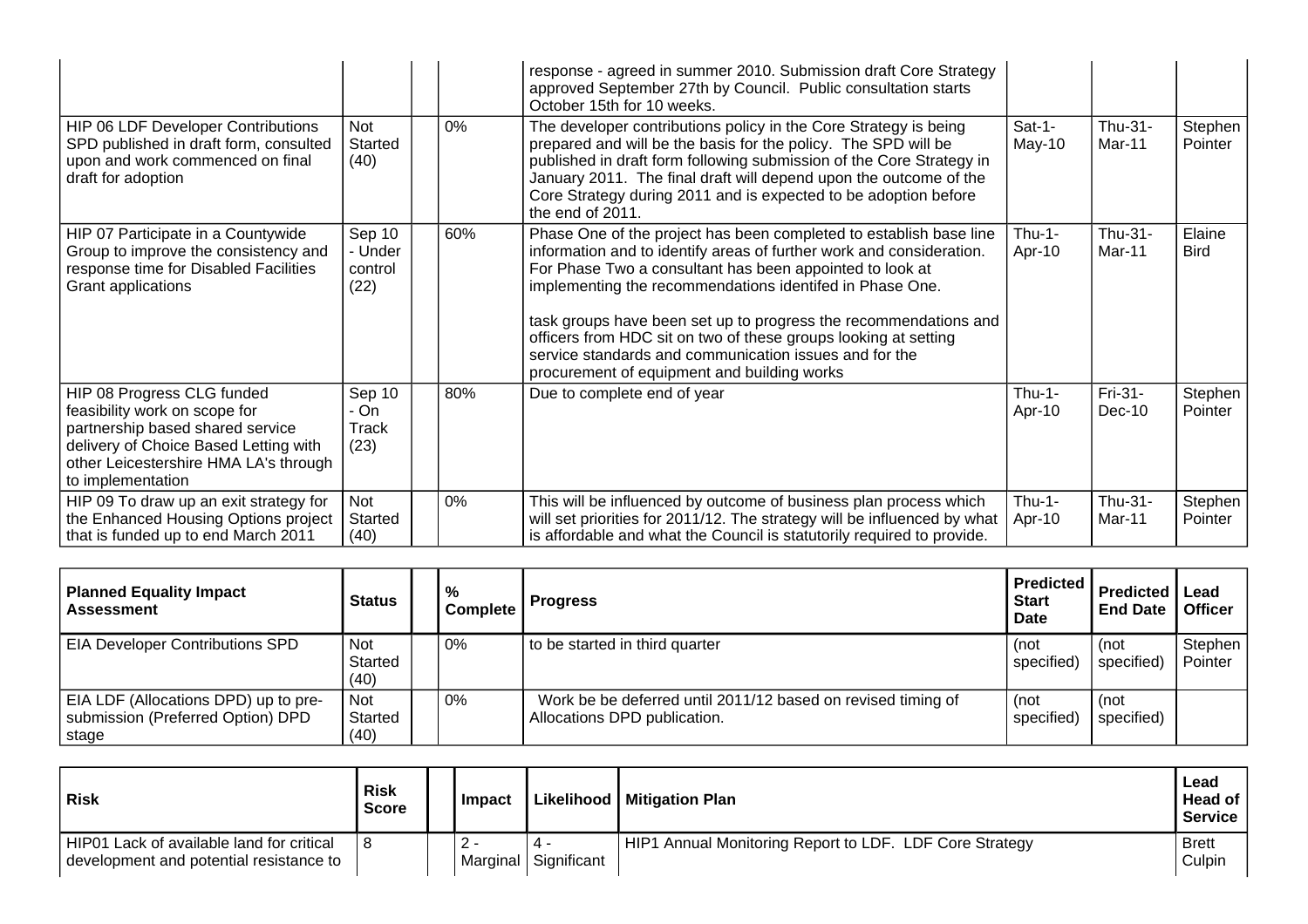| release land for development                                                                                                                   |    |                   |                               |                                                                                                                                              |                        |
|------------------------------------------------------------------------------------------------------------------------------------------------|----|-------------------|-------------------------------|----------------------------------------------------------------------------------------------------------------------------------------------|------------------------|
| HIP02 Need to co-ordinate a detailed,<br>comprehensive response to major new<br>development.                                                   | 9  | $3 -$<br>Critical | $3 - Low$                     | HIP2 Early engagement with developers, key internal staff and Members.                                                                       | <b>Brett</b><br>Culpin |
| HIP03 Failure to deliver affordable<br>housing through planning system                                                                         | 12 | $3 -$<br>Critical | $4 -$<br>Significant          | HIP3 Review of HDC Affordable Housing policy as part of drawing up LDF<br><b>Developer Contributions SPD</b>                                 | <b>Brett</b><br>Culpin |
| <b>HIP04 Political Decision-making with</b><br>regard to LDF - politically contentious<br>issues requiring unforeseen procedures<br>to resolve | 12 | $3 -$<br>Critical | $4 -$<br>Significant          | HIP4 The timetable for the production of documents allows for the<br>implementation of the Council's approved internal process arrangements. | Sue<br>Smith           |
| HIP05 Revisions to national and regional<br>planning policy and the Sustainable<br><b>Community Strategy.</b>                                  | -8 | $2 -$<br>Marginal | $4 -$<br>Significant          | HIP5 Council's Development Plan Documents to be in general conformity with<br>new or revised national & regional planning policy.            | <b>Brett</b><br>Culpin |
| HIP06 Competing priorities for Homes<br>and Community Agency funding                                                                           | 12 | $3 -$<br>Critical | $4 -$<br>Significant          | HIP6 Engagement with HMA partners on clear articulation of sub-regional<br>visions and strategy for HMA to meet HCA requirements             | <b>Brett</b><br>Culpin |
| HIP07 New or revised procedural<br>requirements to LDF                                                                                         | 8  | $2 -$<br>Marginal | $4 -$<br>Significant          | HIP7 LDF team remains in close contact with GOEM & DCLG                                                                                      | <b>Brett</b><br>Culpin |
| HIP08 Parish Councils refuse to support<br>rural affordable schemes                                                                            | 6  | $2 -$<br>Marginal | $3 - Low$                     | HIP8 Use Protocol with Parishes which refers to circumstances when local<br>agreement is not possible                                        | <b>Brett</b><br>Culpin |
| <b>HIP09 Competition from Approved</b><br>inspectors causes loss of work                                                                       | 8  | $2 -$             | $4 -$<br>Marginal Significant | HIP9 Consider offering better level of service than competitors                                                                              | <b>Brett</b><br>Culpin |

| <b>Indicator</b>                                                                                               | <b>Last Target</b><br><b>Status</b><br>(October) | <b>Indicator</b><br>Owner | Previous year outturn and<br>latest value |
|----------------------------------------------------------------------------------------------------------------|--------------------------------------------------|---------------------------|-------------------------------------------|
| LPI 101 HOUSING STRATEGY No. of units for which funding is secured THIS INDICATOR WILL<br>BE REPORTED ANNUALLY | Above Target                                     | Stephen<br>Pointer        | 75, Jun $10/11 = 106$                     |
| LPI 104 HHS % of home seeker registration forms input on register within three working days of<br>receipt.     | On Target                                        | Ann Ball                  | 95.99, Sep $10/11 = 95.15%$               |
| LPI 105 (formerly BV106) - New Homes on Previously Developed Land ANNUAL INDICATOR<br>REPORTED AT END OF YEAR  |                                                  | Stephen<br>Pointer        | 83, Sep $10/11 =$                         |
| LPI 107 Satisfaction with Planning service                                                                     | Above Target                                     | Adrian<br>Eastwood        | 87, Oct $10/11 = 89%$                     |
| LPI 109 (formally) BV213 - Housing Advice Service: preventing homelessness                                     | Above Target                                     | Ann Ball                  | 7, Sep $10/11 = 9$                        |
| LPI 110 (formally) BV214 - Repeat Homelessness                                                                 | On Target                                        | Ann Ball                  | 2, Sep $10/11 = 1.00\%$                   |
| NI 154 Net additional homes provided                                                                           |                                                  | Stephen<br>Pointer        | $Q2/10/11 =$                              |
| NI 155 Number of affordable homes delivered (Linked to LAA)                                                    | <b>Below Target</b>                              | Stephen<br>Pointer        | $Q2/10/11 =$                              |
| NI 156 (PSA 20) Number of households living in temporary accommodation                                         |                                                  | Stephen<br>Pointer        | $0, Q2/10/11 =$                           |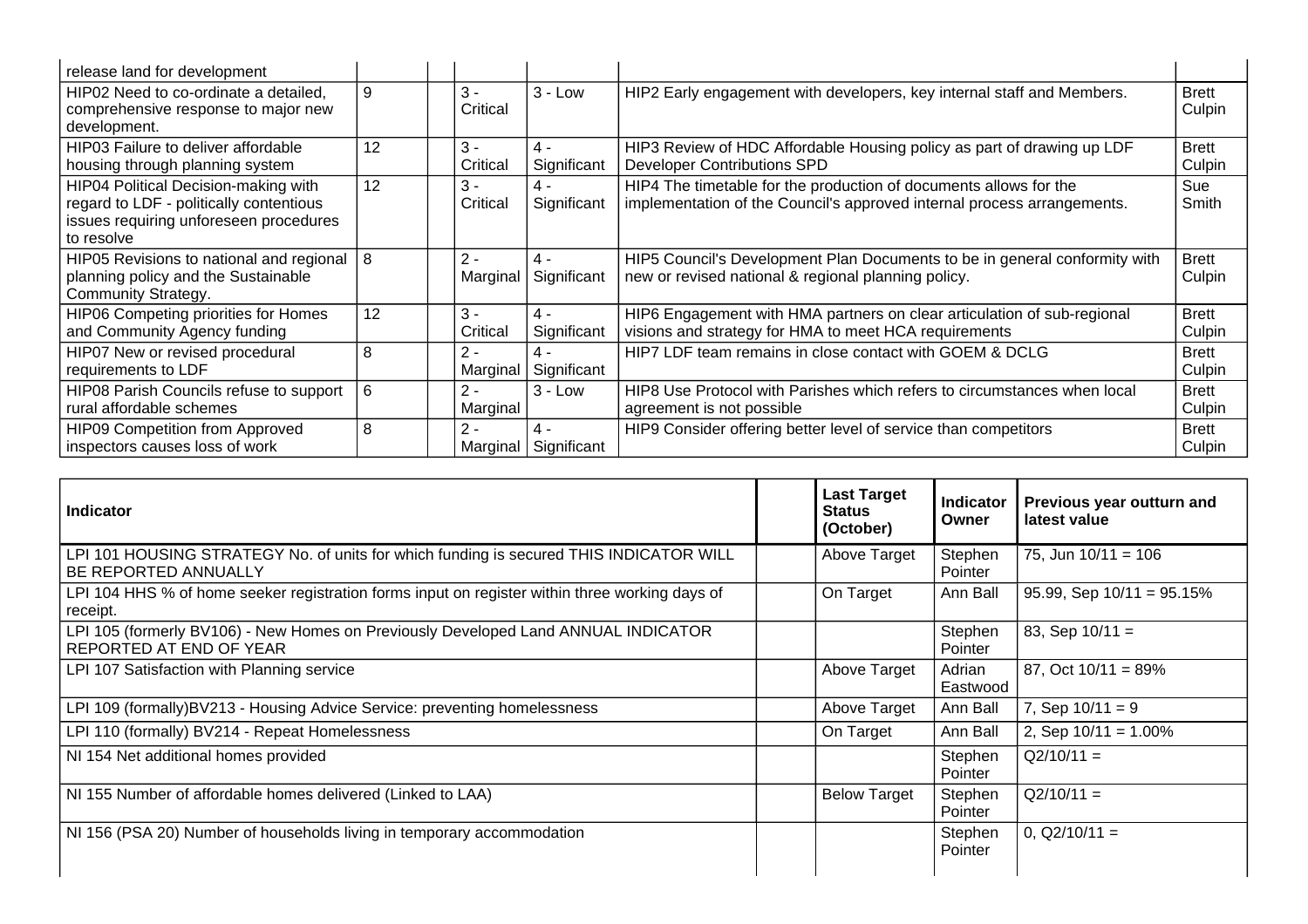|                                                                       |              | Ann Ball               |                      |
|-----------------------------------------------------------------------|--------------|------------------------|----------------------|
| NI 157(i) Processing of planning applications - majors (Cumulative)   | Above Target | Adrian<br>Eastwood     | $Q2/10/11 = 87.50\%$ |
| NI 157(ii) Processing of planning applications - minors (Cumulative)  | On Target    | Adrian<br>Eastwood     | $Q2/10/11 = 78.74%$  |
| NI 157(iii) Processing of planning applications - others (Cumulative) | On Target    | Adrian<br>Eastwood     | $Q2/10/11 = 90.25\%$ |
| NI 159 Supply of ready to develop housing sites (Quarterly)           |              | <b>Brett</b><br>Culpin |                      |
| NI 197 Improved local biodiversity                                    |              | Stephen<br>Pointer     |                      |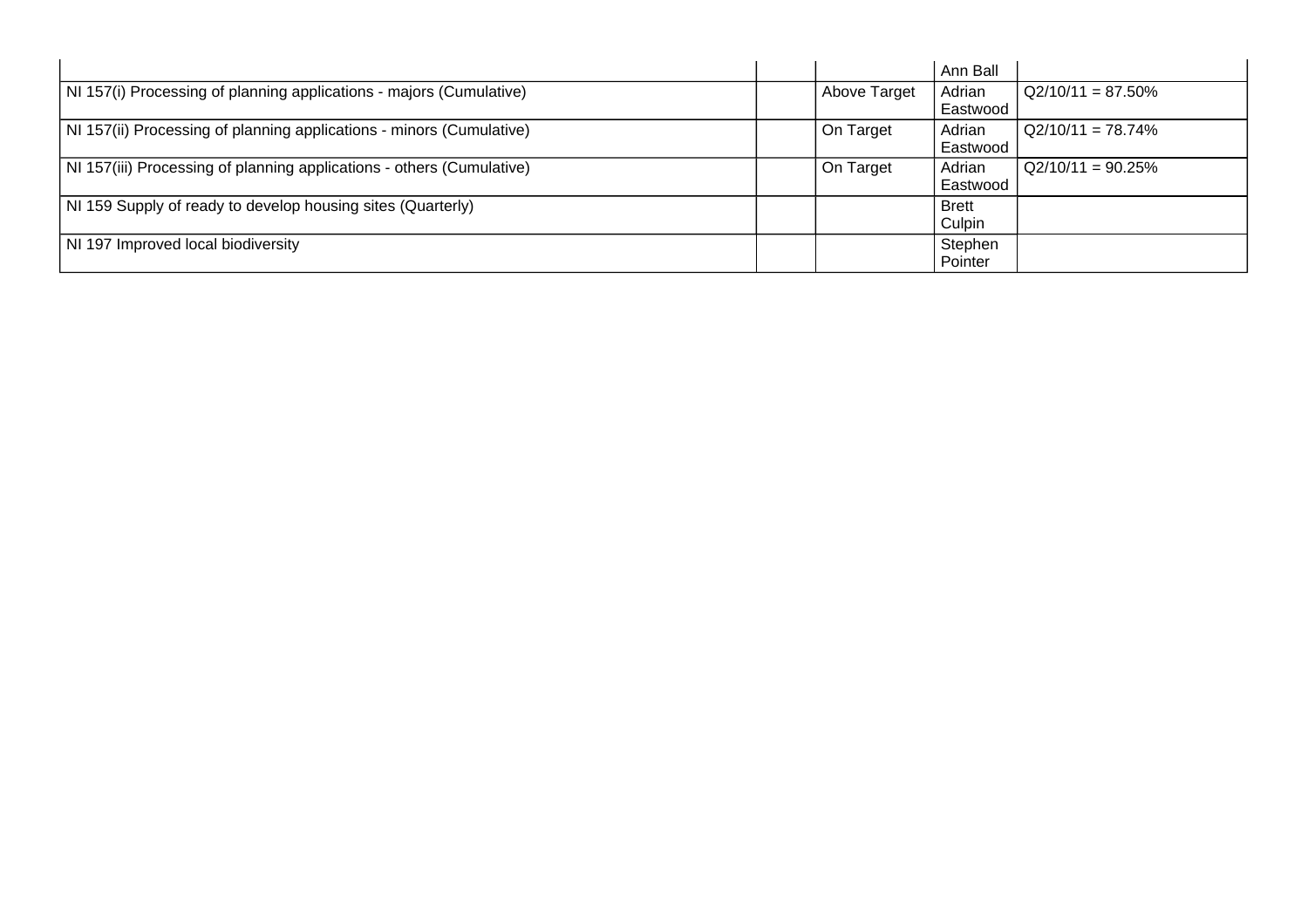Community Engagement, Cohesion & Wellbeing

# **Portfolio Holder**  Cllr Paul Bremner

| <b>Head of Service</b>  |  |
|-------------------------|--|
| <b>Beverley Jolly</b>   |  |
| Brett Culpin            |  |
| <b>Matthew Bradford</b> |  |
| Norman Proudfoot        |  |
| Peter Rowbotham         |  |

| <b>Planned Portfolio Action</b>                                                                                                                                                                                   | <b>Status</b>                | %<br>Complete | <b>Progress</b>                                                                                                                                                                                                                                                                 | <b>Predicted</b><br><b>Start</b><br>Date | <b>Predicted</b><br><b>End Date</b> | Lead<br><b>Officer</b>     |
|-------------------------------------------------------------------------------------------------------------------------------------------------------------------------------------------------------------------|------------------------------|---------------|---------------------------------------------------------------------------------------------------------------------------------------------------------------------------------------------------------------------------------------------------------------------------------|------------------------------------------|-------------------------------------|----------------------------|
| CEC 01 Agree an action plan to<br>implement the requirements of the<br>Single Equality Bill                                                                                                                       | Sep 10 -<br>On Track<br>(23) | 10%           | Management Team have been briefed on the requirements of the<br>Act and a plan of action for service areas is being drawn<br>up. Relevant Officers attending briefing sessions.                                                                                                 | $Sun-1-$<br>Aug-10                       | Thu-31-<br>Mar-11                   | Richard<br><b>Ellis</b>    |
| CEC 02 Complete the Phase 3<br><b>Children's Centre Building</b><br>Programme                                                                                                                                     | Sep 10 -<br>On Track<br>(23) | 50%           | Broughton Astley - Construction in Progress<br>Lutterworth - Construction in Progress<br>Fleckney - Complete<br>Great Easton - Progressing with Village Hall<br><b>Bushby - Complete</b>                                                                                        | $Thu-1-$<br>Apr-10                       | Wed-31-<br>Aug-11                   | Matthew<br><b>Bradford</b> |
| CEC 03 Deliver an improved GP<br>referral scheme to enable citizens to<br>improve their health through a<br>programme of exercise. The target is<br>to have 100 completed referral<br>programmes within the year. | Sep 10 -<br>On Track<br>(23) | 25%           | The revised exercise referral scheme has been introduced at HLC<br>and LSC. Rather than 30 sessions, a 12 week programme is now<br>in operation. This encourages more frequent usage and<br>behavioural change to ensure the exercise becomes a part of a<br>persons lifestyle. | Thu-1-<br>Apr-10                         | Thu-31-<br>Mar-11                   | Jayne<br>Wisely            |
| CEC 04 Deliver Children's Centre<br>services to at least full core offer<br>standard.                                                                                                                             | Completed<br>(44)            | 100%          | Full core offer standard met.                                                                                                                                                                                                                                                   | $T$ hu-1-<br>Apr-10                      | Thu-31-<br>Mar-11                   | Matthew<br><b>Bradford</b> |
| CEC 05 Deliver the outcomes within<br>the Communications and<br><b>Consultation Strategy</b>                                                                                                                      | Not<br>Started<br>(40)       | 0%            | This work can not start until the Strategy has been written and<br>approved.                                                                                                                                                                                                    | $Sat-1-$<br>Jan-11                       | Thu-31-<br>Mar-11                   | Rachel<br>Abbott           |
| CEC 06 Organise 2 internal<br>workshops to promote equalities and                                                                                                                                                 | Sep 10 -<br>On Track         | 50%           | Equality Officer Post currently vacant. Awaiting appointment of<br>Equalities Officer (shared resource). Equality and Diversity                                                                                                                                                 | Thu-1-<br>Apr-10                         | Thu-31-<br>Mar-11                   | Richard<br><b>Ellis</b>    |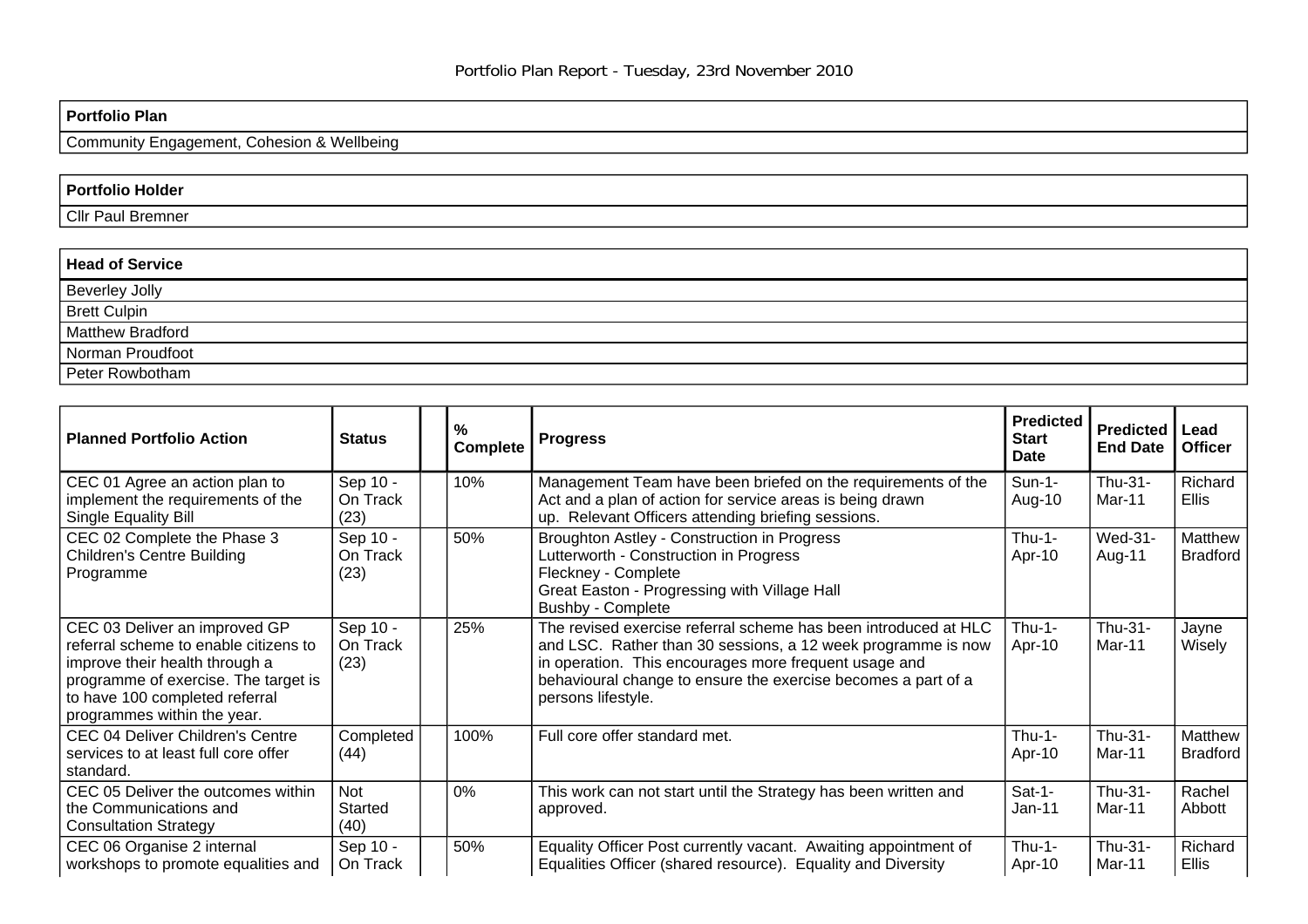| support service areas in<br>implementing the Equality<br><b>Framework Action Plan</b>                      | (23)                                 |     | training workshops for all staff have been provided with a separate<br>workshop for People Managers.                                                                                                                                                                                                                                                                                                                |                     |                   |                  |
|------------------------------------------------------------------------------------------------------------|--------------------------------------|-----|---------------------------------------------------------------------------------------------------------------------------------------------------------------------------------------------------------------------------------------------------------------------------------------------------------------------------------------------------------------------------------------------------------------------|---------------------|-------------------|------------------|
| CEC 07 Participate in the<br>development of the First Contact<br>programme with our LSP partners.          | Sep 10 -<br>On Track<br>(23)         | 50% | Undertaking 6 month review, which will be presented at December<br>LSP meeting.                                                                                                                                                                                                                                                                                                                                     | $T$ hu-1-<br>Apr-10 | Thu-31-<br>Mar-11 | Tom<br>Day       |
| CEC 08 To implement the revised<br>format for Have Your Say meetings<br>and increase participation by 10%. | Dec 10 -<br>Under<br>control<br>(32) | 60% | The Countywide branding of Community Forums has been<br>adopted. A reveiw of the current database has taken place and is<br>now up to date. New Chairs (and in some cases Vice Chairs)<br>have been appointed to each Community Forum and meetings<br>have been held with them to ensure they are comfortable in their<br>role. Work is due to start with the support of LCC on improved<br>attendance at meetings. | $Thu-1-$<br>Apr-10  | Thu-31-<br>Mar-11 | Rachel<br>Abbott |
| CEC 09 To introduce a Parish<br>Charter                                                                    | Dec 10 -<br>Under<br>control<br>(32) | 50% | County Wide agreement now in place. This document has been<br>circulated to the Quality Parish Councils. Awaiting feedback on any<br>requested enhancements for local agreement. Closing date for<br>replies is 13th Deecmber 2010.                                                                                                                                                                                 | $Sun-1-$<br>Aug-10  | Thu-31-<br>Mar-11 | Rachel<br>Abbott |

| <b>Planned Equality Impact</b><br><b>Assessment</b> | <b>Status</b>                                | $\%$<br>Complete | <b>Progress</b> | <b>Predicted</b><br><b>Start</b><br><b>Date</b> | <b>Predicted   Lead</b><br><b>End Date</b> | Officer          |
|-----------------------------------------------------|----------------------------------------------|------------------|-----------------|-------------------------------------------------|--------------------------------------------|------------------|
| <b>EIA Vulnerable People and Places</b><br>Strategy | Planned<br>start<br>later in<br>vear<br>(47) | 0%               |                 | (not<br>specified)                              | (not<br>specified)                         | Rachel<br>Abbott |

| Risk                                                                                                                                                                       | <b>Risk</b><br><b>Score</b> | Impact            | Likelihood         | <b>Mitigation Plan</b>                                                                              | <b>Lead Head</b><br>of Service |
|----------------------------------------------------------------------------------------------------------------------------------------------------------------------------|-----------------------------|-------------------|--------------------|-----------------------------------------------------------------------------------------------------|--------------------------------|
| CEC1 Limited resources to support<br>implementation of equality framework<br>action plan as well as establish actions<br>required to implement the Single<br>Equality Bill | 8                           | $2 -$<br>Marginal | 4 -<br>Significant | CEC1 Part-time officer working on equalities to promote understanding within<br>service areas       | Beverley<br>Jolly              |
| CEC2 Have You Say Meetings -<br>Balancing the needs of each partner                                                                                                        | 3                           | Negligible        | $3 - Low$          | CEC2 Partnership involvement in the process, including agenda setting                               | Peter<br>Rowbotham             |
| CEC3 Have Your Say - Council<br>reputation damage should partners<br>and/or the Council fail to deliver                                                                    | -9                          | $3 -$<br>Critical | $3 - Low$          | CEC4 Plan in place to ensure a range of consultation methods<br>CEC3 Regular liaison with partners. | Peter<br>Rowbotham             |
| CEC4 Failure to ensure that a truly<br>representative cross section of the<br>community are engaged                                                                        | -9                          | $3 -$<br>Critical | $3 - Low$          | CEC4 Plan in place to ensure a range of consultation methods                                        | Peter<br>Rowbotham             |
|                                                                                                                                                                            |                             |                   |                    |                                                                                                     |                                |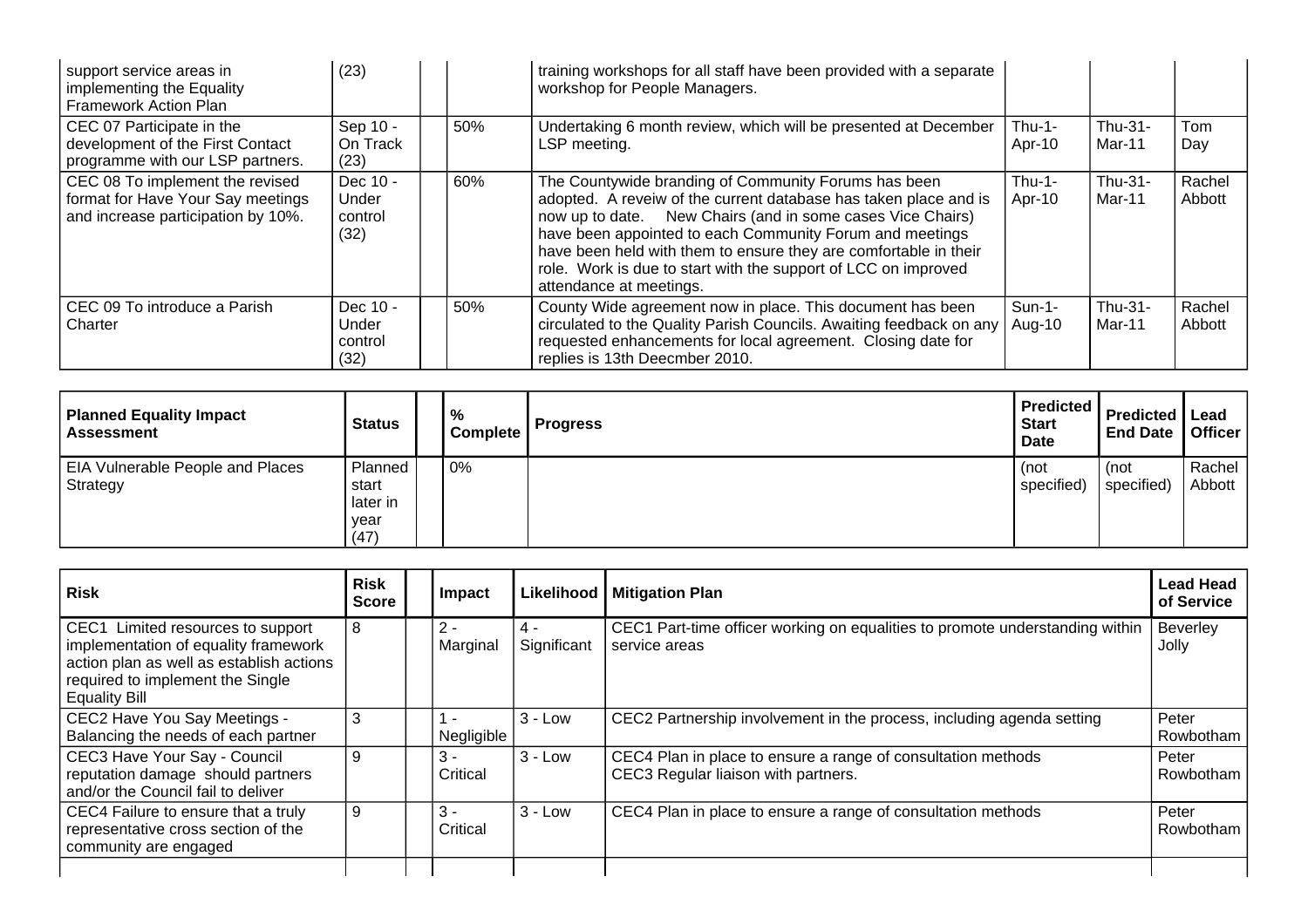| CEC5 Reduction in funding for the<br>Children's Centre Programme |  | Marginal | Significant | CEC5.2 Horizon scanning to predict and assess impact of possible budget<br>l cuts | Matthew<br><b>Bradford</b> |
|------------------------------------------------------------------|--|----------|-------------|-----------------------------------------------------------------------------------|----------------------------|
|                                                                  |  |          |             | CEC5.1 Manage work programme within confirmed budgets                             |                            |

| <b>Indicator</b>                                                                                                                                                              | <b>Last Target</b><br>Status<br>(October) | Owner                 | Indicator   Previous year outturn<br>and latest value |
|-------------------------------------------------------------------------------------------------------------------------------------------------------------------------------|-------------------------------------------|-----------------------|-------------------------------------------------------|
| NI 008 Adult participation in sport and active recreation (linked to LAA)                                                                                                     |                                           | Javne<br>Wisely       |                                                       |
| NI 187a Tackling fuel poverty - % of people receiving income based benefits living in homes with a low<br>energy efficiency rating - SAP rating below 35 (Quarterly)          |                                           | Elaine<br><b>Bird</b> |                                                       |
| NI 187b Tackling fuel poverty - % of people receiving income based benefits living in homes with a high  <br>energy efficiency rating - SAP rating of 65 or above (Quarterly) |                                           | Elaine<br><b>Bird</b> |                                                       |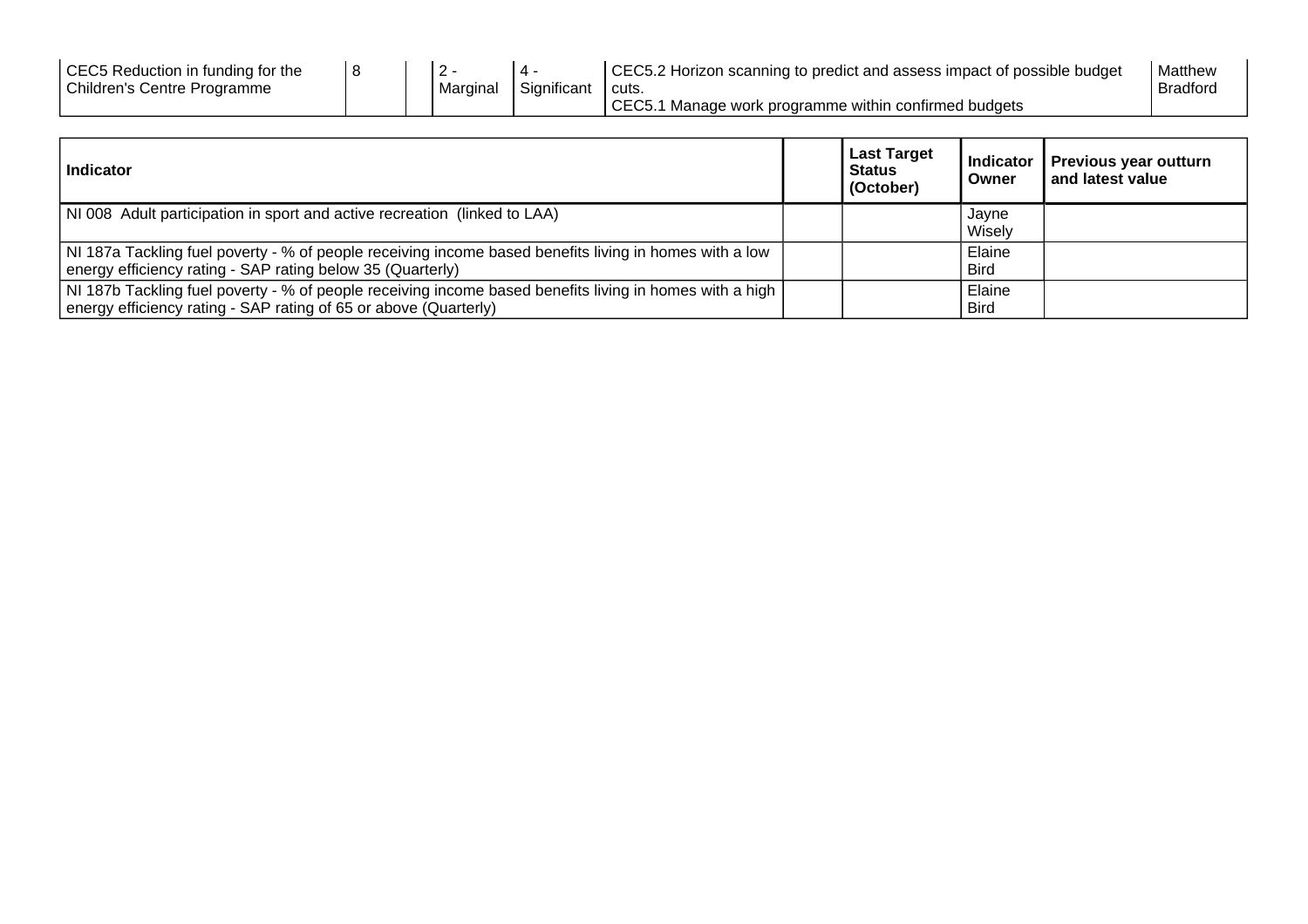Environmental Service Delivery

# **Portfolio Holder**  Cllr Steve Charlish

| <b>Head of Service</b> |
|------------------------|
| <b>Kamal Mehta</b>     |
| Matthew Bradford       |
| Norman Proudfoot       |

| <b>Planned Portfolio Action</b>                                                                                                    | <b>Status</b>                        | %<br><b>Complete</b> | <b>Progress</b>                                                                                                                                                                                                                                                                                                 | <b>Predicted</b><br><b>Start</b><br>Date | <b>Predicted</b><br><b>End Date</b> | Lead<br><b>Officer</b>  |
|------------------------------------------------------------------------------------------------------------------------------------|--------------------------------------|----------------------|-----------------------------------------------------------------------------------------------------------------------------------------------------------------------------------------------------------------------------------------------------------------------------------------------------------------|------------------------------------------|-------------------------------------|-------------------------|
| ESD 01 Develop and implement the<br>collection of batteries for recycling                                                          | Sep 10<br>- Under<br>control<br>(22) | 10%                  | Battery collection point now in reception Containers ordered for<br>other council offices                                                                                                                                                                                                                       | $Thu-1-$<br>Apr-10                       | Thu-31-<br>Mar-11                   | Graham<br>Antill        |
| ESD 02 Develop and implement the<br>collection of textiles for recycling                                                           | Sep 10<br>- Under<br>control<br>(22) | 100%                 | bring sites now have more textile charities, rather than commercial<br>textile out for profit companies                                                                                                                                                                                                         | $Thu-1-$<br>Apr-10                       | Thu-31-<br>Mar-11                   | Graham<br>Antill        |
| ESD 03 Develop the plastic bottle<br>recycling to extend to 65 sites                                                               | Sep 10<br>- Under<br>control<br>(22) | 20%                  | On target at present, three more banks due to be placed out, further<br>growth depends on availability of sites & funding stream                                                                                                                                                                                | $Thu-1-$<br>Apr-10                       | Thu-31-<br>Mar-11                   | Graham<br>Antill        |
| ESD 04 Ensure that the assessment<br>and subsequent reduction of carbon<br>emissions achieve the Carbon Trust's<br>Carbon Standard | Sep 10<br>$-On$<br>Track<br>(23)     | 50%                  | The 09/10 emissions data are all available and have undergone a<br>data quality exercise to verify the results. With this information now<br>available it is possible to compare the emissions to the Carbon<br>Trust's Carbon Standard.                                                                        | Wed-1-<br>$Sep-10$                       | Fri-31-<br>$Dec-10$                 | Elaine<br>Bird          |
| ESD 05 Evaluate and develop the<br>council's response to the Pitt Review<br>on Flooding                                            | Sep 10<br>- Under<br>control<br>(22) | 20%                  | A briefing paper for members has been drafted and submitted to<br>Management Board on the District Council obligations for the Pitt<br>Review.<br>Officers are atteding the workshop meeting with Leicester City and<br>County Councils, and contacts have been made for the Surface<br>Water management Group. | $Thu-1-$<br>Apr-10                       | Thu-31-<br>Mar-11                   | Matthew<br><b>Bills</b> |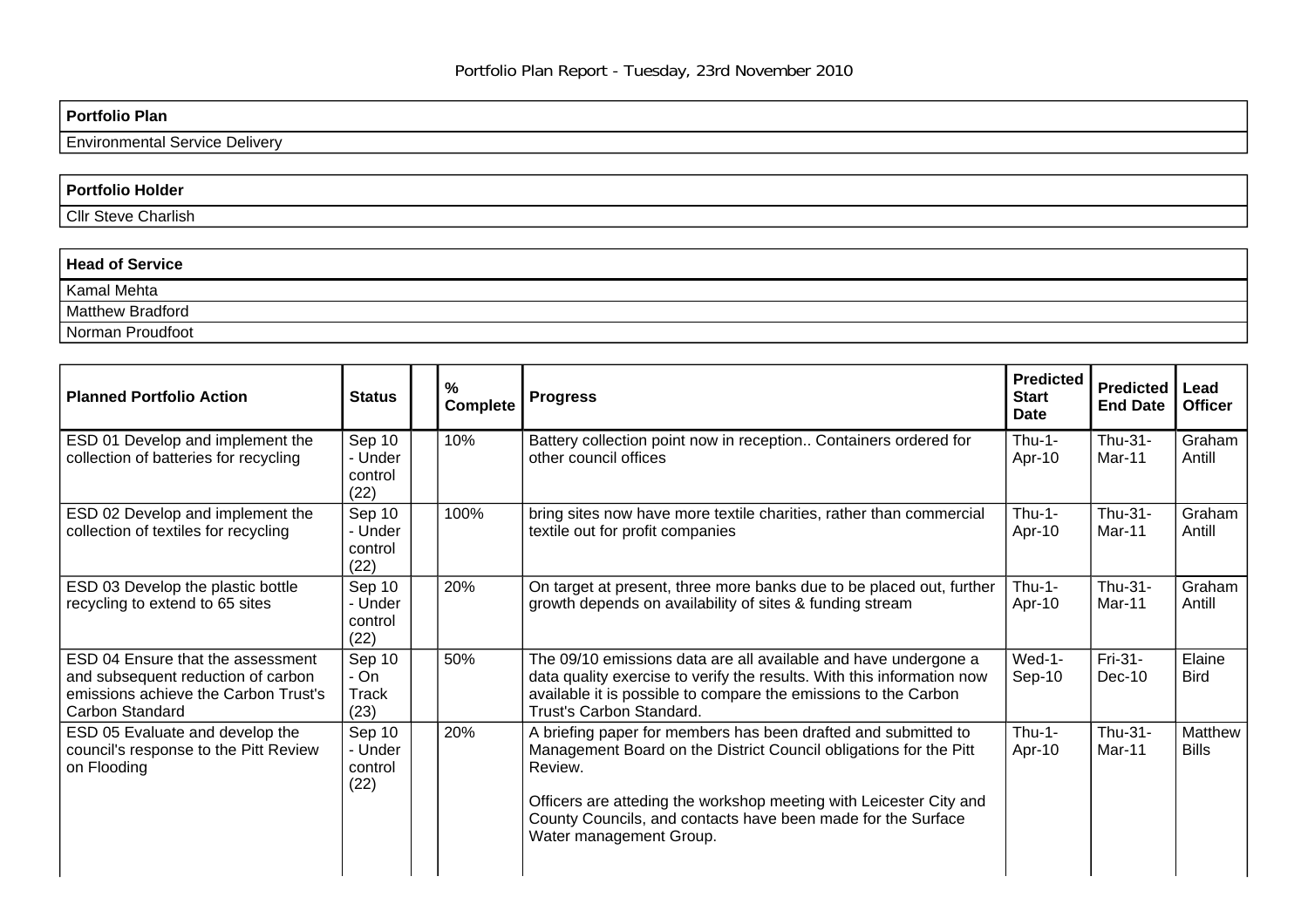|                                                                                                                                                                                                                                                                                                |                                        |     | Communications with Surface Water Management Group and<br>officers at County Council is maintained.                                                                                                                                                                                                                                                                                                                                                                                                                                                                                                                                                                         |                           |                   |                         |
|------------------------------------------------------------------------------------------------------------------------------------------------------------------------------------------------------------------------------------------------------------------------------------------------|----------------------------------------|-----|-----------------------------------------------------------------------------------------------------------------------------------------------------------------------------------------------------------------------------------------------------------------------------------------------------------------------------------------------------------------------------------------------------------------------------------------------------------------------------------------------------------------------------------------------------------------------------------------------------------------------------------------------------------------------------|---------------------------|-------------------|-------------------------|
| ESD 06 Following the consultation<br>process publish the Climate Change<br>Strategy and deliver the Year 1 actions<br>from the plan.                                                                                                                                                           | Sep 10<br>- On<br><b>Track</b><br>(23) | 60% | The draft Climate Change strategy has been updated to include<br>data from the NI 188 work.<br>The project plan has been revised to deliver and publish the<br>strategy.<br>The draft strategy now includes the general information on the<br>effects of Climate Change on HDC, the specific information is being<br>gathered on each service area and it is anticipated that this will be<br>complete by end of October 2010.                                                                                                                                                                                                                                              | $Sat-1-$<br><b>Jan-11</b> | Thu-31-<br>Mar-11 | Elaine<br><b>Bird</b>   |
| ESD 07 Implement new food waste<br>collections across the district                                                                                                                                                                                                                             | Sep 10<br>- Under<br>control<br>(22)   | 20% | Up to period 2 over 750 tonnes collected & Participation monitoring<br>in process.                                                                                                                                                                                                                                                                                                                                                                                                                                                                                                                                                                                          | $Thu-1-$<br>Apr-10        | Thu-31-<br>Mar-11 | Graham<br>Antill        |
| ESD 08 Investigate and action new<br>ways to increase the Waste<br>Minimisation and Education<br>Programme in conjunction with the<br>Leicestershire Waste Partnership and<br>Harborough District Council objectives.<br>In addition work with Leicestershire<br><b>Waste Treatment Tender</b> | Sep 10<br>- On<br><b>Track</b><br>(23) | 20% | Participation officers calling at households--4 roadshows on<br>recycling completed                                                                                                                                                                                                                                                                                                                                                                                                                                                                                                                                                                                         | $Thu-1-$<br>Apr-10        | Thu-31-<br>Mar-11 | Graham<br>Antill        |
| ESD 09 To continue to provide<br>facilities for organised sport for all<br>persons in the community and ensure<br>they are fit for purpose.                                                                                                                                                    | Sep 10<br>- On<br><b>Track</b><br>(23) | 50% | Winter pitch maintenance has been completed through the grounds<br>maintenance contract.<br>Tennis and bowls facilties maintained through the grounds<br>maintenance contract, and the Sports Turf Research Institute annual<br>report on the quality of the bowls greens has been submitted and<br>the report states that the number 1 green is one of the finest that the<br>inspector has viewed this year.<br>Ongoing autumn maintenance on sports facilties will be undertaken<br>through the integrated contract.<br>Early work with a community group in Oct/Nov 2010 will aim to<br>facilitate a bid for funding to improve the tennis faciltiea at Welland<br>Park | $Thu-1-$<br>Apr-10        | Thu-31-<br>Mar-11 | Matthew<br><b>Bills</b> |
| ESD 10 To continue to provide play<br>areas and amenity areas that are<br>available to all in the community for<br>informal recreation and are fit for<br>purpose                                                                                                                              | Sep 10<br>- Under<br>control<br>(22)   | 50% | Weekly inspections are undertaken by FOCSA to ensure that the<br>high standard of maintenance is maintained throughout the District.<br>Officers continue to undertake a play area renovation programme<br>during 2010/2011, with replacement of equipment at Roman Way,<br>Headlands, Moorbarns Lane Lutterworth.<br>Officers also seek to realise oppotunities to work with developers to<br>install new play areas where appropriate.                                                                                                                                                                                                                                    | $Thu-1-$<br>Apr-10        | Thu-31-<br>Mar-11 | Matthew<br><b>Bills</b> |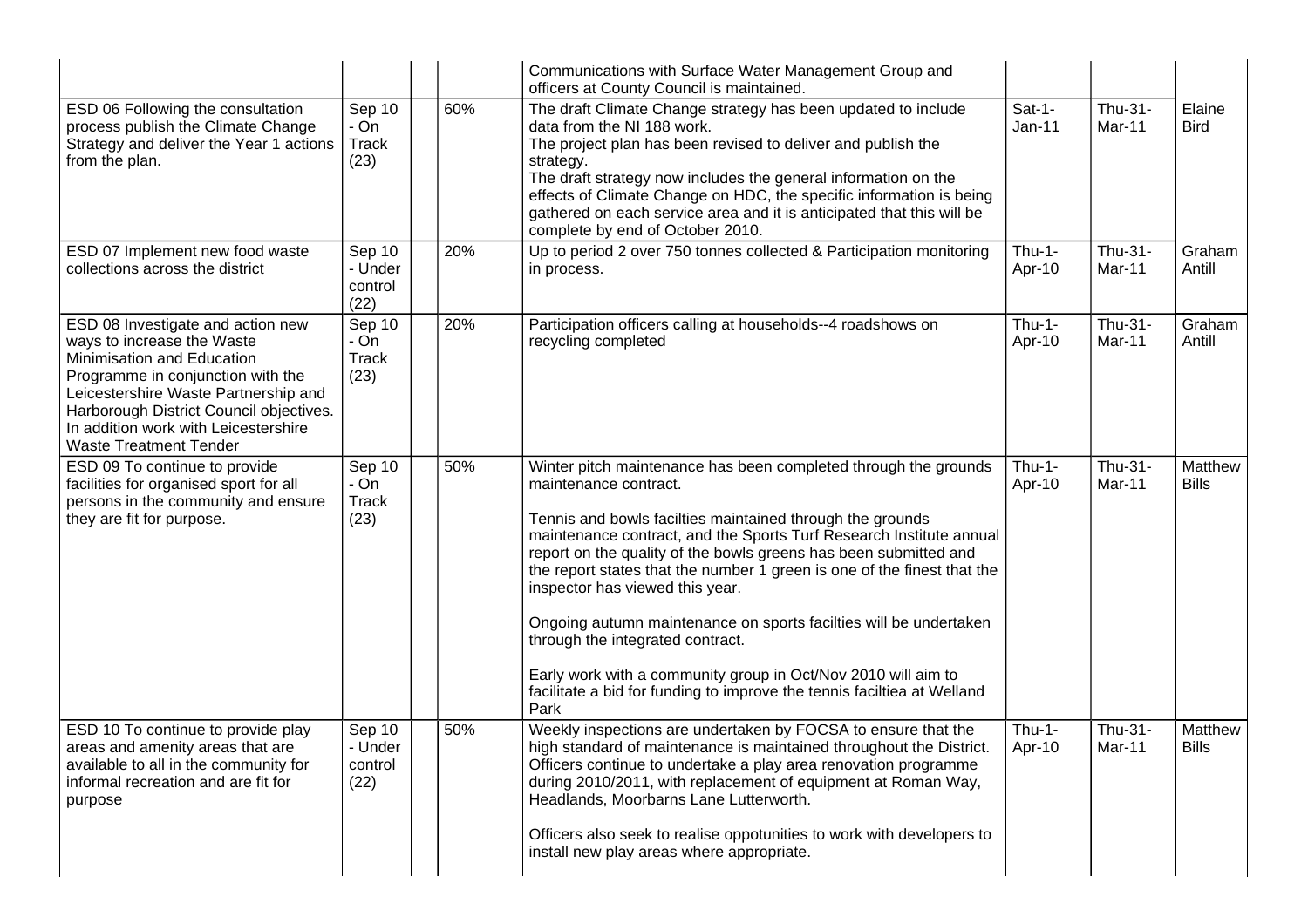| ESD 11 To continue to work with and                                                                                                              | Sep 10                                    | 20%   | Officers continue to work with Parish Councils to give advice where<br>possible and relaise local facilities for rural areas.<br>10 further community litter picks education work in schools ongoing                                                                                                                                                                                                                                                                                                                                                                                                                               | $Thu-1-$           | Thu-31-           | Graham                  |
|--------------------------------------------------------------------------------------------------------------------------------------------------|-------------------------------------------|-------|------------------------------------------------------------------------------------------------------------------------------------------------------------------------------------------------------------------------------------------------------------------------------------------------------------------------------------------------------------------------------------------------------------------------------------------------------------------------------------------------------------------------------------------------------------------------------------------------------------------------------------|--------------------|-------------------|-------------------------|
| support community groups such as<br>HIT/BAIT/LIT, schools and parish<br>councils on clean up projects                                            | $- On$<br><b>Track</b><br>(23)            |       |                                                                                                                                                                                                                                                                                                                                                                                                                                                                                                                                                                                                                                    | Apr-10             | Mar-11            | Antill                  |
| ESD 12 To deliver the Open Spaces<br>Strategy that will steer provision,<br>maintenance and improvement of open<br>spaces for the next ten years | Sep 10<br>- Under<br>control<br>(22)      | 90%   | Consulation for Open Spaces Strategy finished in 2009. The<br>document was made available to all members, Parish Councils and<br>officers of the Council for comment. It was also made available and<br>advertised on the website for comment by the wider public.<br>The draft strategy will be rewritten as a second draft, taking into<br>account the comments received. This will be made available to the<br>Open Spaces taske panel for intial comment by the end of<br>September 2010.<br>Final draft completed and with Head of Service. Task Panel meeting<br>to be arranged by committee clerks for early November 2010. | $Thu-1-$<br>Apr-10 | Thu-31-<br>Mar-11 | Matthew<br><b>Bills</b> |
| ESD 13 To fine tune the Pedestrian<br>Sweeper Schedules To incorporate<br>rural villages                                                         | Sep 10<br>- Under<br>control<br>(22)      | 40%   | period 2 shows a drop in detritus from 18% to 10%                                                                                                                                                                                                                                                                                                                                                                                                                                                                                                                                                                                  | $Thu-1-$<br>Apr-10 | Thu-31-<br>Mar-11 | Graham<br>Antill        |
| ESD 14 To implement a recycling<br>policy for the council buildings to save<br>resources and increase recycling                                  | Sep 10<br><b>Behind</b><br>target<br>(21) | 0%    | working group formed Deputy CEO Leading                                                                                                                                                                                                                                                                                                                                                                                                                                                                                                                                                                                            | $Thu-1-$<br>Apr-10 | Thu-31-<br>Mar-11 | Graham<br>Antill        |
| ESD 15 To increase the trade<br>recycling services with the emphasis<br>on small businesses                                                      | Sep 10<br>- On<br><b>Track</b><br>(23)    | 0%    | Commercial Recycling tonnage up & growing                                                                                                                                                                                                                                                                                                                                                                                                                                                                                                                                                                                          | $Thu-1-$<br>Apr-10 | Thu-31-<br>Mar-11 | Graham<br>Antill        |
| ESD 16 To monitor the cost of the<br>service and provide the public with a<br>high quality service for Recycling and<br>Refuse                   | Sep 10<br>- Under<br>control<br>(22)      | $0\%$ | Budgets & Contractor invoices Are monitored and Monthly<br>Monitoring reports show underspend                                                                                                                                                                                                                                                                                                                                                                                                                                                                                                                                      | $Thu-1-$<br>Apr-10 | Thu-31-<br>Mar-11 | Graham<br>Antill        |

| Planned Equality Impact Assessment | <b>Status</b> | $\frac{9}{6}$ | Complete ' | <b>Progress</b> | <b>Predicted</b><br><b>Start</b><br><b>Date</b> | <b>Predicted</b><br><b>End Date</b> | Lead<br><b>Officer</b> |
|------------------------------------|---------------|---------------|------------|-----------------|-------------------------------------------------|-------------------------------------|------------------------|
|------------------------------------|---------------|---------------|------------|-----------------|-------------------------------------------------|-------------------------------------|------------------------|

| <b>Risk</b> | <b>Risk</b><br><b>Score</b> |  | , Impact |  | <b>Likelihood   Mitigation Plan</b> | Lead<br>Head |
|-------------|-----------------------------|--|----------|--|-------------------------------------|--------------|
|-------------|-----------------------------|--|----------|--|-------------------------------------|--------------|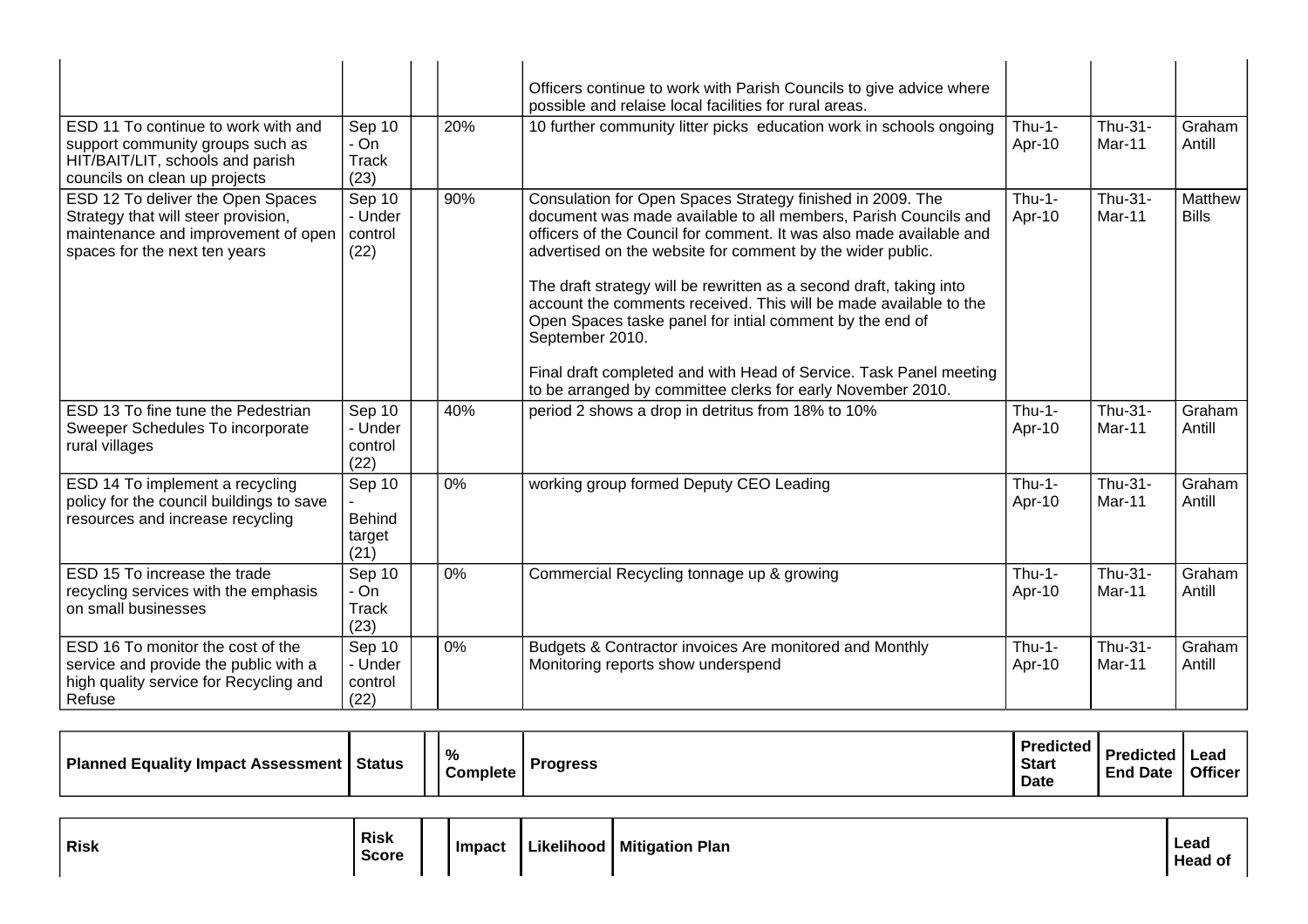|                                                                                                                                                                                                                                    |  |                      |                                                                          | <b>Service</b>      |
|------------------------------------------------------------------------------------------------------------------------------------------------------------------------------------------------------------------------------------|--|----------------------|--------------------------------------------------------------------------|---------------------|
| ESD01 Not achieving the required<br>reduction in carbon emissions. This<br>would impact on HDC's ability the<br>targets within the Council's carbon<br>management Plan and would impact on<br>the Councils contribution to the LAA |  | Marginal Significant | <b>ESD1</b> Actively manage implementation of the Carbon management Plan | Norman<br>Proudfoot |

| <b>Indicator</b>                                                                                                                          | <b>Last Target</b><br><b>Status</b><br>(October) | <b>Indicator</b><br>Owner | Previous year outturn and<br>latest value |
|-------------------------------------------------------------------------------------------------------------------------------------------|--------------------------------------------------|---------------------------|-------------------------------------------|
| NI 185 CO2 reduction from Local Authority operations (linked to LAA)                                                                      |                                                  | Elaine<br><b>Bird</b>     |                                           |
| NI 186 Per capita reduction in CO2 emissions in the LA area                                                                               |                                                  | Norman<br>Proudfoot       |                                           |
| NI 188 Planning to Adapt to Climate Change (Quarterly)                                                                                    |                                                  | Elaine<br><b>Bird</b>     |                                           |
| NI 191 Residual household waste per household                                                                                             |                                                  | Graham<br>Antill          |                                           |
| NI 192 Household waste sent for reuse, recycling and composting (Quarterly)                                                               |                                                  | Graham<br>Antill          | $Q1/10/11 = 62.11%$                       |
| NI 193 Percentage of municipal waste landfilled                                                                                           | <b>Below Target</b>                              | Graham<br>Antill          | $Q2/10/11 =$                              |
| NI 194a Air quality - % reduction in NOx and primary PM10 emissions through local authority's<br>estate and operations - NOx (Quarterly)  |                                                  | Elaine<br><b>Bird</b>     |                                           |
| NI 194b Air quality - % reduction in NOx and primary PM10 emissions through local authority's<br>estate and operations - PM10 (Quarterly) |                                                  | Elaine<br><b>Bird</b>     |                                           |
| NI 195a Improved street and environmental cleanliness LITTER (linked to LAA)No data until end of<br>Trance 2 November 2009                |                                                  | Graham<br>Antill          |                                           |
| NI 195b Improved street and environmental cleanliness DETRITUS (linked to LAA) No data until<br>end of Tranche 2 November 2009            |                                                  | Graham<br>Antill          |                                           |
| NI 195c Improved street and environmental cleanliness GRAFFITI (linked to LAA) No data until end<br>of Tranche 2 November 2009            |                                                  | Graham<br>Antill          |                                           |
| NI 195d Improved street and environmental cleanliness FLY POSTING(linked to LAA) No data until<br>end of Tranche 2 november 2009          |                                                  | Graham<br>Antill          |                                           |
| NI 196 Improved street and environmental cleanliness - fly tipping                                                                        |                                                  | Graham<br>Antill          |                                           |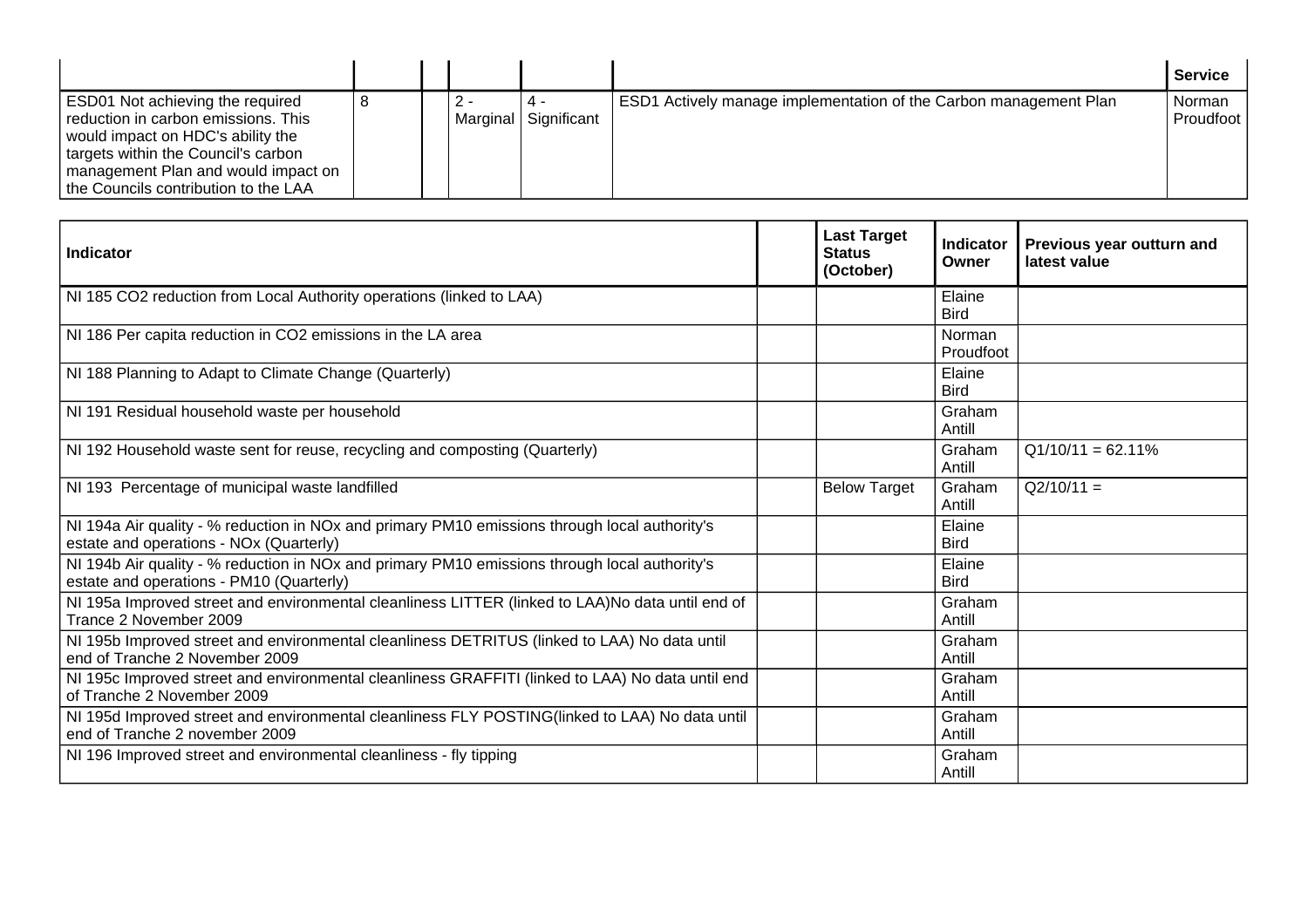Corporate & Customer Services

# **Portfolio Holder**  Cllr Paul Dann

## **Head of Service**  Beverley Jolly Peter Rowbotham

| <b>Planned Portfolio Action</b>                                                                  | <b>Status</b>                | %<br><b>Complete</b> | <b>Progress</b>                                                                                                                                                                                                                                                                                                                                                                                                                                                                                                                                                                                                                                                                                    | <b>Predicted</b><br><b>Start</b><br><b>Date</b> | <b>Predicted</b><br><b>End Date</b> | Lead<br><b>Officer</b> |
|--------------------------------------------------------------------------------------------------|------------------------------|----------------------|----------------------------------------------------------------------------------------------------------------------------------------------------------------------------------------------------------------------------------------------------------------------------------------------------------------------------------------------------------------------------------------------------------------------------------------------------------------------------------------------------------------------------------------------------------------------------------------------------------------------------------------------------------------------------------------------------|-------------------------------------------------|-------------------------------------|------------------------|
| CCS 01 Achieve National<br>Performance Standards for<br>Electoral registration and Elections     | Completed<br>(44)            | 100%                 | At this stage HDC are meeting all requirements and in some<br>instances exceeding them. The standards are defined by the<br>Electoral Commission.                                                                                                                                                                                                                                                                                                                                                                                                                                                                                                                                                  | $T$ hu-1-<br>Apr-10                             | Thu-31-<br>Mar-11                   | Richard<br>Ellis       |
| CCS 02 Deliver a Council wide<br>system that records all complaints,<br>compliments and comments | Completed<br>(44)            | 100%                 | Report produced and presented to Scrutiny who requested<br>further information.<br>Online form has been produced<br>Workflow produced<br>Feedback sought from Customer Services re form<br>Online form amended based on feedback recieved<br>Email sent to HOS on 26 July 2010 advising of online form,<br>workflow and description<br>Email sent to 3rd Tier Mgrs on 27 July 2010 advising of process<br>etc<br>Email sent to Customer Service staff on 27 July with definitions<br>and examples of what complaints, comments, etc are<br>Final Amendments completed on form<br>Go live date w/c 02/08/10<br>Communications done through Core Brief, Staff newsletter and<br><b>Screen Savers</b> | $T$ hu-1-<br>Apr-10                             | Mon-30-<br>Aug-10                   | <b>Rem</b><br>Heezen   |
| CCS 03 Development of Local Land<br>and Property Gazetteer to meet<br>census requirements        | Sep 10 -<br>On Track<br>(23) | 75%                  | Queries received from Office for National Statistics (ONS) are<br>dealt with and returned as received. No outstanding issues at<br>present.                                                                                                                                                                                                                                                                                                                                                                                                                                                                                                                                                        | $Thu-1-$<br>Apr-10                              | Thu-31-<br>Mar-11                   | Richard<br>Ellis       |
| CCS 04 Implement action plan for<br>member development charter                                   | Long term<br>project<br>(46) | 10%                  | Being dealt with through Member Development Panel which is<br>meeting on a regular basis. Role descriptions have been agreed<br>by political groups and wording of training needs assessment<br>has also been agreed. Political groups have been given the role                                                                                                                                                                                                                                                                                                                                                                                                                                    | $Thu-1-$<br>Apr-10                              | Sat-31-<br>Mar-12                   | Richard<br>Ellis       |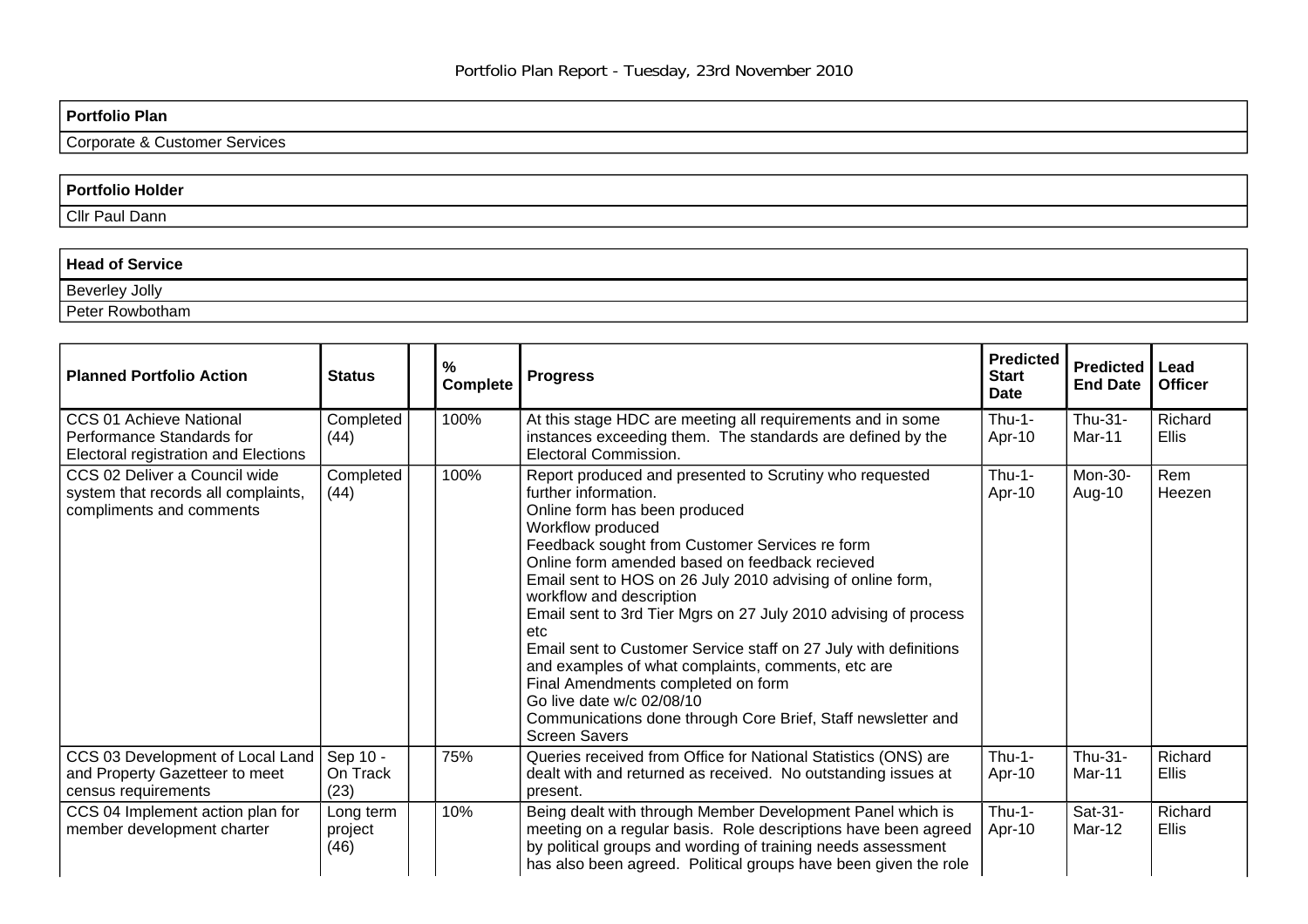|                                                                                                                            |                              |     | descriptions and training needs assessment forms. Currently<br>awaiting return of completed forms. Panel is now concentrating<br>on induction and training of new members in 2011 and it is<br>anticipated that member development charter will be progressed<br>with new councillors following district elections.                                                                                                                                                                                                                                                                                                                                                                                                                                                                                                                                                                                                                                                                                                                                                                                                                                                                                                                                                                                                                                                                                                                                                                                                                                                                                                                                                                                  |                    |                            |                  |
|----------------------------------------------------------------------------------------------------------------------------|------------------------------|-----|------------------------------------------------------------------------------------------------------------------------------------------------------------------------------------------------------------------------------------------------------------------------------------------------------------------------------------------------------------------------------------------------------------------------------------------------------------------------------------------------------------------------------------------------------------------------------------------------------------------------------------------------------------------------------------------------------------------------------------------------------------------------------------------------------------------------------------------------------------------------------------------------------------------------------------------------------------------------------------------------------------------------------------------------------------------------------------------------------------------------------------------------------------------------------------------------------------------------------------------------------------------------------------------------------------------------------------------------------------------------------------------------------------------------------------------------------------------------------------------------------------------------------------------------------------------------------------------------------------------------------------------------------------------------------------------------------|--------------------|----------------------------|------------------|
| CCS 05 Implement the Cabinet<br>Office Call Centre Standards and<br>work towards Customer Services<br>Excellence award     | Long term<br>project<br>(46) | 80% | Each area of the Cabinet Office Standards has been broken<br>down and analysis undertaken<br>Action Plan being devised based upon gap analysis undertaken<br>last year. Timescale for Action Plan -<br>Emails sent to three certification boards to arrange a meeting to<br>discuss a route to accreditation. Meetings due to be held 16 and<br>18 August.<br>Questionnaire sent to all HOS, 3rd Tier Mgrs and Customer<br>Service Staff to gauge their views as to where we are now in<br>order to get baseline data on current perception<br>Meetings held with three certification boards regarding CSE but<br>have been advised that the plan is to work towards CSE Award<br>not to achieve it.<br>Screen savers created to highlight Customer Service Excellence<br>and what it means as a way to bring it to everyone in the Council.<br>The Cabinet Office Standards are split into 25 areas. 24 Have<br>been and are currently being worked on with the exception of<br>cost per minute which has not been started.<br>This is a long term project that is wider than just Customer<br>Services and relies on other data eg, customer segmentation,<br>investment in staff, sufficient resource to meet demands. I am led<br>to believe that Matt Bradford is looking into MOSAIC for<br>customer segmentation but on speaking with him, this currently<br>not moved anywhere. Resource to match demand is very<br>unlikely in the current climate and everything possible is being<br>done to ensure communications between Customer Services<br>and other departments to potentially forecast increased customer<br>contact.<br>This is a long term project that will slip into next year | $Thu-1-$<br>Apr-10 | Thu-31-<br>Mar-11          | Rem<br>Heezen    |
| CCS 06 Implement the Customer<br>Relationship Management system<br>with integration to at least one back<br>office system. | Long term<br>project<br>(46) | 35% | Meeting with legal week commencing 9th August. Finance in<br>place. Integration is the issue to address.                                                                                                                                                                                                                                                                                                                                                                                                                                                                                                                                                                                                                                                                                                                                                                                                                                                                                                                                                                                                                                                                                                                                                                                                                                                                                                                                                                                                                                                                                                                                                                                             | Wed-1-<br>Sep-10   | Thu-31-<br>Mar-11          | Rem<br>Heezen    |
| CCS 07 Implementation of a new<br>HR system (Subject to a capital bid)                                                     | Sep 10 -<br>On Track<br>(23) | 45% | Executive meeting of 21st September approved the delegation of<br>the payroll service to LCC. The HR phase was depedent upon<br>this approval. This will now facilitate access to an integrated HR<br>system. The payroll to be implemented first by Finance followed<br>by thorough set up of the HR side of the system.                                                                                                                                                                                                                                                                                                                                                                                                                                                                                                                                                                                                                                                                                                                                                                                                                                                                                                                                                                                                                                                                                                                                                                                                                                                                                                                                                                            | $Thu-1-$<br>Apr-10 | <b>Wed-31-</b><br>$Mar-10$ | <b>Kate Frow</b> |
| CCS 08 Participate in the shared<br>service programme for Land                                                             | Sep 10 -<br>On Track         | 50% | HDC attending meetings of project group and acting as lead on<br>the 'procedural' stream. Detailed business case for a shared                                                                                                                                                                                                                                                                                                                                                                                                                                                                                                                                                                                                                                                                                                                                                                                                                                                                                                                                                                                                                                                                                                                                                                                                                                                                                                                                                                                                                                                                                                                                                                        | $Thu-1-$<br>Apr-10 | Thu-31-<br>Mar-11          | Richard<br>Ellis |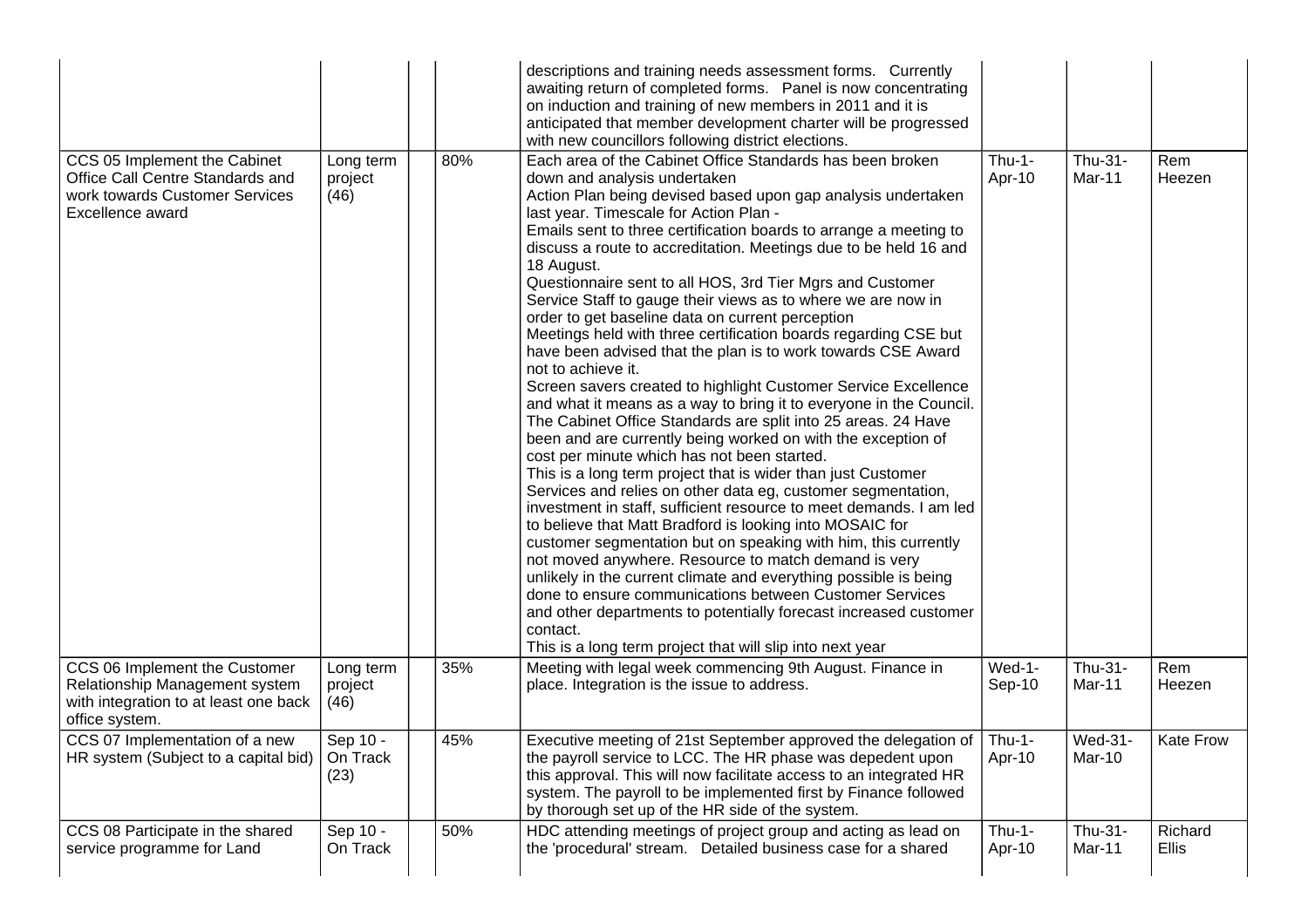| Charges                                                                                                                                                                       | (23)                                      |      | service still to be agreed. Loss of income from withdrawal of<br>statutory personal search fee may impact on any business case.                                                                                                                                                                                                                                                                                                                                                                                                                                                                                                                                               |                    |                          |                             |
|-------------------------------------------------------------------------------------------------------------------------------------------------------------------------------|-------------------------------------------|------|-------------------------------------------------------------------------------------------------------------------------------------------------------------------------------------------------------------------------------------------------------------------------------------------------------------------------------------------------------------------------------------------------------------------------------------------------------------------------------------------------------------------------------------------------------------------------------------------------------------------------------------------------------------------------------|--------------------|--------------------------|-----------------------------|
| CCS 09 Prepare and deliver an<br>Action Plan to ensure that the Web<br>Site is developed fully and<br>increases customer satisfaction                                         | Sep 10 -<br>Under<br>control<br>(22)      | 50%  | Using the recommendations produced within the Socitm report, a<br>draft Action Plan has been produced to ensure the website is<br>compliant with Government legislation. Once this Action Plan<br>has been agreed the recommended development work will<br>commence.                                                                                                                                                                                                                                                                                                                                                                                                          | Thu-1-Jul-<br>10   | Thu-31-<br>Mar-11        | Rachel<br>Abbott            |
| CCS 10 Review the arrangements<br>for the Disaster Recovery Site and<br>ensure that this meets the Councils<br>business needs                                                 | Sep 10 -<br>Under<br>control<br>(22)      | 20%  | Need to reassess our needs for the existing Disaster Recovery<br>Site. There is budget provision to improve the level of resilience.<br>Internal meeting arranged.                                                                                                                                                                                                                                                                                                                                                                                                                                                                                                            | $Thu-1-$<br>Apr-10 | <b>Wed-30-</b><br>Mar-11 | Peter<br>Rowbotham          |
| CCS 11 Revise member induction<br>programme                                                                                                                                   | Sep 10 -<br>On Track<br>(23)              | 75%  | Member Development Panel is meeting regularly.                                                                                                                                                                                                                                                                                                                                                                                                                                                                                                                                                                                                                                | Tue-1-<br>$Jun-10$ | Thu-31-<br>Mar-11        | Richard<br><b>Ellis</b>     |
| CCS 12 The Web Site software is<br>upgraded to the latest version and<br>integrated with the Council's<br>intranet system.                                                    | Sep 10 -<br>Under<br>control<br>(22)      | 0%   | Jadu will be undertaking the upgrade around January<br>2011. Work is underway to ensure information on the<br>intranet/website is updated/appropriate in readiness of<br>implementation.                                                                                                                                                                                                                                                                                                                                                                                                                                                                                      | $Sat-1-$<br>Jan-11 | Thu-31-<br>Mar-11        | Rachel<br>Abbott            |
| CCS 13 To promote HDC as an<br>employer to young people within<br>the district                                                                                                | Sep 10 -<br>Under<br>control<br>(22)      | 50%  | Work has been undertaken to attract modern apprenticeship<br>candidates to HDC. Such posts would not sit on HDC headcount.<br>Each approved vacancy will be looked at to determine if it may<br>be suitable for a modern apprentice. HR will be visiting local<br>schools to enquire about careers fairs.                                                                                                                                                                                                                                                                                                                                                                     | $Wed-1-$<br>Sep-10 | Thu-31-<br>Mar-11        | <b>Kate Frow</b>            |
| CCS 14 To undertake a review of<br>fees and charges to identify and<br>implement efficiency improvements.                                                                     | Sep 10 -<br>On Track<br>(23)              | 75%  | Assesment made of how fees/charges allocated; whether any<br>benchmarking is involved in the decision making process with<br>other authorities or organizations. Currently investigating<br>opportunities to generate income from discretionary services.<br>Review of progress to date planned with 151 Officer mid July<br>2010.<br>Meeting with 151 Officer completed - next stage is draft a report<br>with proposals for generating income with review of report<br>planned for mid September.<br>Draft report to Deputy Chief Executive to be submitted<br>23/09/2010 . Draft reported submitted 29/09/2010 to Deputy<br>Chief Executive who will respond with comments | Tue-1-<br>Jun-10   | Sun-31-<br>$Oct-10$      | Jennifer<br><b>Stephens</b> |
| To review the workforce planning<br>matrix annually each June so that<br>any issues/gaps can be identified<br>for recommendations in the annual<br>business planning process. | Completed<br>(44)                         | 100% | 2 Interviews outstanding - interview dates already planned so<br>that task can be completed within timescale.<br>As of 30/09/10 1 interview outstanding awaiting HOS<br>response/return as asked to be left document to complete<br>electronically. 2010/2011 WFP Matrices completed returned to<br>HR.                                                                                                                                                                                                                                                                                                                                                                       | Tue-1-<br>Jun-10   | Thu-30-<br>Sep-10        | Jennifer<br><b>Stephens</b> |
| To undertake and implement the<br>actions from the workforce planning<br>action plan                                                                                          | Planned<br>start later<br>in year<br>(47) | 0%   | Awaiting completion of interviews with HoS before an action plan<br>can be devised. Milestone gateway review will be 8/10/2010 as<br>all interviews should have been completed by then for work to<br>start on the action plan. Completed Work Force Planning                                                                                                                                                                                                                                                                                                                                                                                                                 | Tue-4-<br>Jan-11   | Thu-31-<br>Mar-11        | Jennifer<br>Stephens        |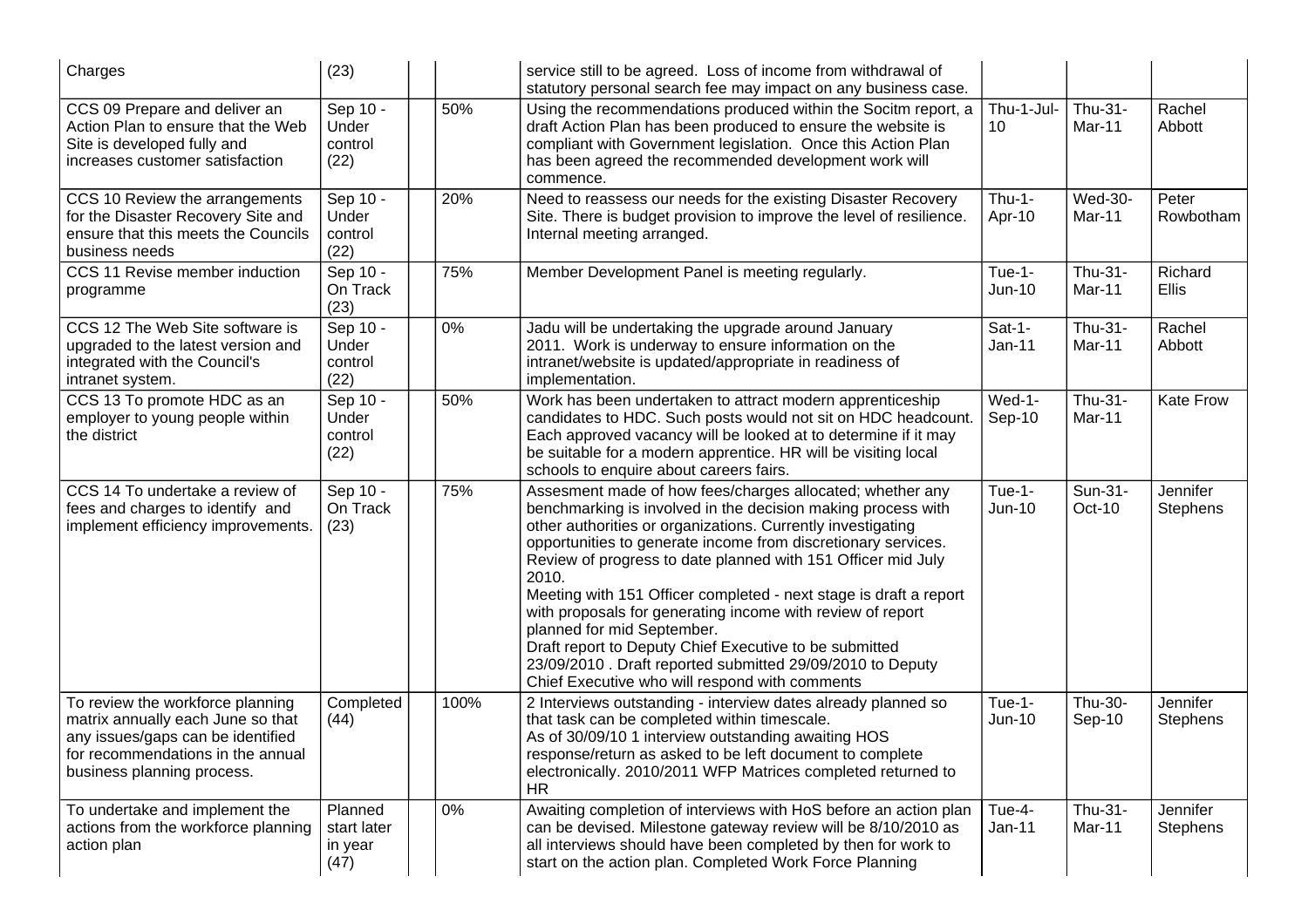|  |  | action plan<br>submitted<br>. Next ster<br><b>Matrices</b><br>$\sim$ |  |  |
|--|--|----------------------------------------------------------------------|--|--|
|  |  |                                                                      |  |  |

| <b>Planned Equality Impact</b><br><b>Assessment</b> | <b>Status</b>                          | %<br><b>Complete</b> | <b>Progress</b>                                                                                                                                        | <b>Predicted</b><br><b>Start</b><br><b>Date</b> | Predicted<br><b>End Date</b> | Lead<br><b>Officer</b>  |
|-----------------------------------------------------|----------------------------------------|----------------------|--------------------------------------------------------------------------------------------------------------------------------------------------------|-------------------------------------------------|------------------------------|-------------------------|
| <b>EIA Land Charges</b>                             | Dec 10<br>- On<br>Track<br>(33)        | 90%                  |                                                                                                                                                        | $Tue-1-$<br>$Jun-10$                            | Fri-31-<br>Dec-10            | Richard<br><b>Ellis</b> |
| EIA Recruitment & Selection Policy                  | Sep 10<br>- Under<br>control<br>(22)   | 50%                  | Due to further changes with the vetting and barring scheme the draft<br>policy will need to be amended again and the draft EIA will need<br>reviewing. | Tue-1-<br>Jun-10                                | Fri-31-<br>Dec-10            |                         |
| EIA Street Naming and Numbering                     | Dec 10<br>- On<br><b>Track</b><br>(33) | 90%                  |                                                                                                                                                        | Sat-1-<br>$Jan-11$                              | Mon-28-<br>Feb-11            | Richard<br><b>Ellis</b> |

| <b>Risk</b>                                                                                                                                                                                                                                                | Risk<br><b>Score</b> | Impact            | Likelihood           | <b>Mitigation Plan</b>                                                                                                                                                                                                                                                        | Lead<br><b>Head of</b><br><b>Service</b> |
|------------------------------------------------------------------------------------------------------------------------------------------------------------------------------------------------------------------------------------------------------------|----------------------|-------------------|----------------------|-------------------------------------------------------------------------------------------------------------------------------------------------------------------------------------------------------------------------------------------------------------------------------|------------------------------------------|
| CCS1 ICT system failure                                                                                                                                                                                                                                    | 12                   | $3 -$<br>Critical | 4 -<br>Significant   | CCS1 ICT Disaster Recovery contract in place.                                                                                                                                                                                                                                 | Beverley<br>Jolly                        |
| CCS10 Legal challenge nationally from<br>HIPs providers may require local<br>authorities to provide some of the land<br>charges information free of charge,<br>thereby requiring same level of<br>resources in the service area but with<br>reduced income | 15                   | $3 -$<br>Critical | $5 - High$           | CCS10 Monitor national position and join in shared services partnership.                                                                                                                                                                                                      | Beverley<br>Jolly                        |
| CCS11 Destruction/loss of original<br>contracts/agreements/deeds                                                                                                                                                                                           | 9                    | $3 -$<br>Critical | $3 - Low$            | CCS11 Ensure that the strong room is kept securely locked at all times and<br>that access is controlled. A register of documents taken out and by who<br>should be kept. Consideration given to keeping an electronic copy of<br>completed documents and a Contracts Register | Verina<br>Wenham                         |
| CCS2 Loss of data or improper use of<br>sensitive data                                                                                                                                                                                                     | 9                    | $3 -$<br>Critical | $3 - Low$            | CCS2 Include in relevant policies and publicise to all staff and elected<br>members.                                                                                                                                                                                          | Beverley<br>Jolly                        |
| CCS4 Reliance on key staff to deliver<br>objectives. Risk of staff<br>absence/turnover. Ability to recruit<br>professional staff                                                                                                                           | 12                   | $3 -$<br>Critical | $4 -$<br>Significant | CCS4 Complete the pay and grading review                                                                                                                                                                                                                                      | Beverley<br>Jolly                        |
| CCS5 Data Quality - Incorrect data is<br>supplied to the TEN system                                                                                                                                                                                        | 6                    | $2 -$<br>Marginal | $3 - Low$            | CCS5 Ensure service areas have data quality procedures in place                                                                                                                                                                                                               | Beverley<br>Jolly                        |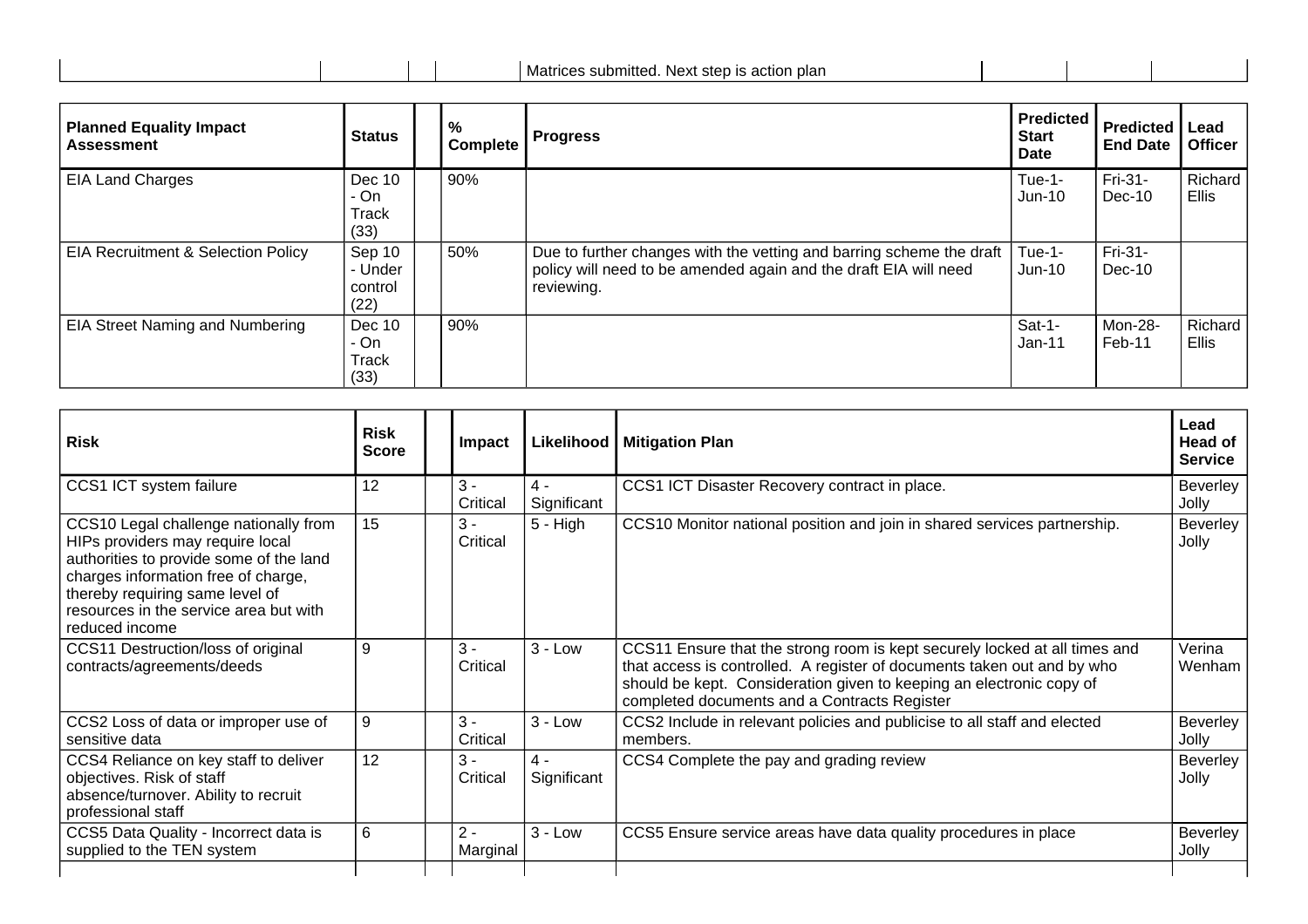| CCS6 Data Quality HR - Incorrect data is   9<br>collected, used or published                                                                           |   | $3 -$<br>Critical | $3 - Low$ | CCS6.2 Checking of information, team meetings to raise awareness, better<br>use of IT<br>CCS6.1 Replace current out of date HR ICT system (requires capital<br>funding). | Beverley<br>Jolly |
|--------------------------------------------------------------------------------------------------------------------------------------------------------|---|-------------------|-----------|--------------------------------------------------------------------------------------------------------------------------------------------------------------------------|-------------------|
| CCS7 Litigation/ tribunal cases as a<br>result of dispute resolution                                                                                   | 9 | $3 -$<br>Critical | $3 - Low$ | CCS7 Training needed for managers                                                                                                                                        | Beverley<br>Jolly |
| CCS8 Employee Relations - Low morale  <br>and high turnover & sickness could<br>occur if strategies and legally compliant<br>policies are not in place |   | $3 -$<br>Critical | $3 - Low$ | CCS8 Review of policies needed                                                                                                                                           | Beverley<br>Jolly |
| CCS9 Inadequate staffing levels within<br>Land Charges.                                                                                                | 6 | $2 -$<br>Marginal | $3 - Low$ | CCS9.1 Continuous monitoring of workload<br>CCS9.2 Participate in shared services project                                                                                | Beverley<br>Jolly |

| <b>Indicator</b>                                                                               | <b>Last Target</b><br><b>Status</b><br>(October) | <b>Indicator</b><br>Owner | Previous year outturn and latest<br>value |
|------------------------------------------------------------------------------------------------|--------------------------------------------------|---------------------------|-------------------------------------------|
| LPI 401 i - Standard Searches within 10 Days                                                   | Above Target                                     | Richard<br><b>Ellis</b>   | 100, Oct $10/11 = 100.00\%$               |
| LPI 406 % Customer Satisfaction                                                                | Above Target                                     | Rem<br>Heezen             | 86.75, Oct $10/11 = 83.64$                |
| LPI 408 % Satisfaction with website (Govmetric)                                                | <b>Below Target</b>                              | Rachel<br>Abbott          | 74.96, Oct 10/11 = 32.24%                 |
| LPI 409 % Satisfaction with telephone (Govmetric)                                              | Above Target                                     | Rem<br>Heezen             | 92.81, Oct $10/11 = 94.66\%$              |
| LPI 410 % Satisfaction with Face to Face (Govmetric)                                           | <b>Below Target</b>                              | Rem<br>Heezen             | 81.53, Oct $10/11 = 74.36\%$              |
| LPI 411a Percentage of calls answered by the Call Centre within 20 seconds (call logger)       | <b>Below Target</b>                              | Rem<br>Heezen             | NEW, Oct $10/11 = 40$                     |
| LPI 411b Percentage of calls answered by the Call Centre within 60 seconds (call logger)       | <b>Below Target</b>                              | Rem<br>Heezen             | NEW, Oct $10/11 = 8$                      |
| LPI 425 % Satisfaction with the quality of outgoing E Mails                                    | On Target                                        | Rem<br>Heezen             | 82.86, Oct $10/11 = 86.16\%$              |
| LPI 701 Percentage of appraisals completed                                                     |                                                  | Kate<br>Frow              | 99.21, Aug $10/11 =$                      |
| LPI 702 (formerly) BV12 - Working Days Lost Due to Sickness Absence                            | <b>Below Target</b>                              | Kate<br>Frow              | 0, Oct $10/11 = 7.66$                     |
| LPI 703 ICT System availability                                                                | On Target                                        | Chris<br>James            | 99.74, Oct $10/11 = 99.80\%$              |
| LPI 704 Response to Helpdesk calls within 1 hour                                               | Above Target                                     | Chris<br>James            | 96.97, Oct $10/11 = 97.07\%$              |
| LPI 705 i (formerly) BV11a - Top 5% of Earners: Women ANNUAL INDICATOR REPORTED<br>AT YEAR END |                                                  | Kate<br>Frow              |                                           |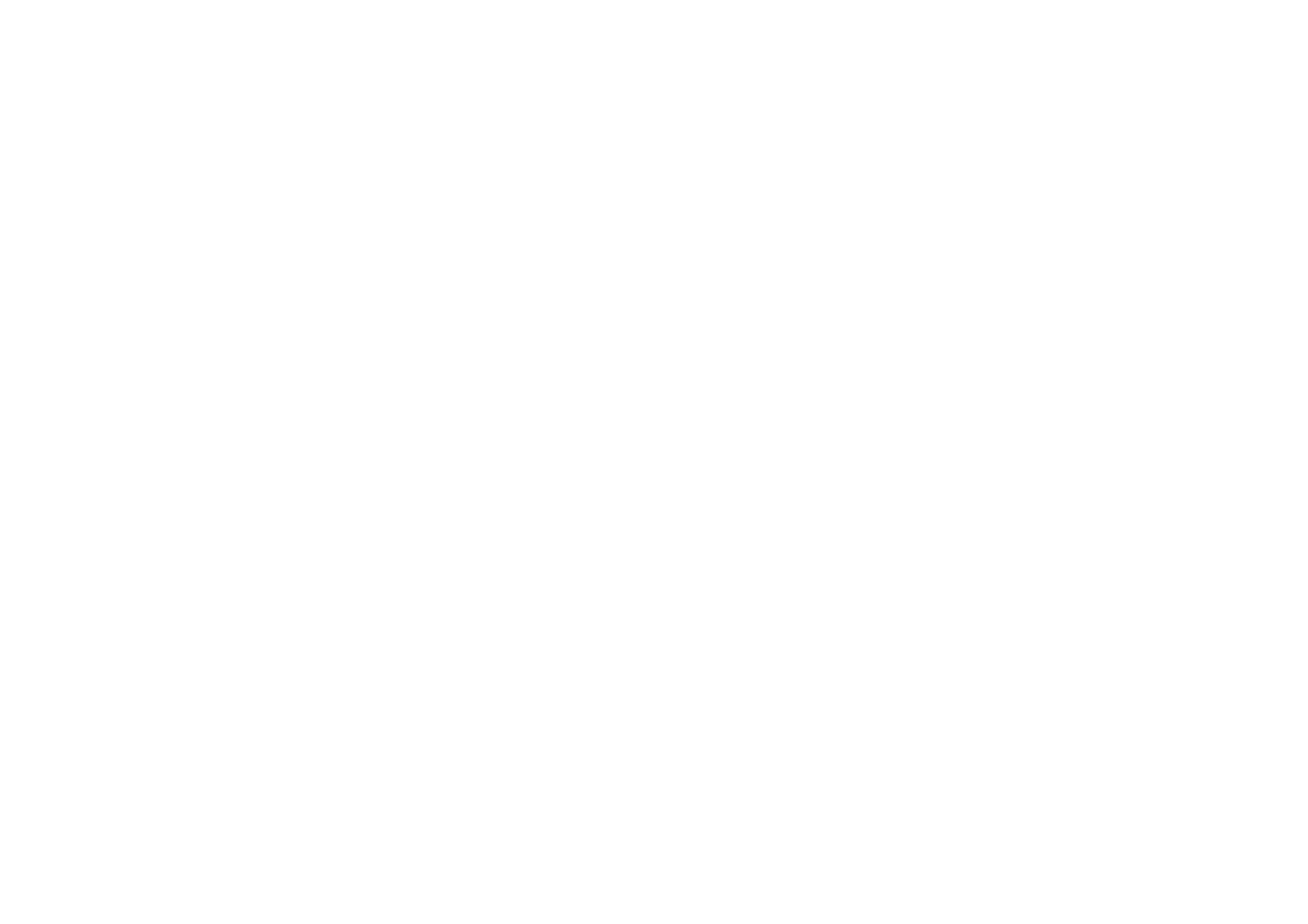Local Business & Enterprise

# **Portfolio Holder**  Cllr John Everett

| <b>Head of Service</b> |
|------------------------|
| <b>Brett Culpin</b>    |
| Matthew Bradford       |
| Rob Chambers           |

| <b>Planned Portfolio Action</b>                                                                                                                               | <b>Status</b>                        | $\%$<br><b>Complete</b> | <b>Progress</b>                                                                                                                                                                | <b>Predicted</b><br><b>Start</b><br>Date | <b>Predicted</b><br><b>End Date</b> | Lead<br><b>Officer</b>     |
|---------------------------------------------------------------------------------------------------------------------------------------------------------------|--------------------------------------|-------------------------|--------------------------------------------------------------------------------------------------------------------------------------------------------------------------------|------------------------------------------|-------------------------------------|----------------------------|
| LBE 01 Develop a brochure to<br>supplement the information available<br>on the area provided by Prospect<br>Leicestershire.                                   | <b>Not</b><br>Started<br>(40)        | 0%                      |                                                                                                                                                                                | Wed-1-<br>$Dec-10$                       | Thu-31-<br>Mar-11                   | Matthew<br><b>Bradford</b> |
| LBE 02 Hold a minimum of 3<br>business networking events to<br>engage local business from all<br>sectors.                                                     | Sep 10 -<br>On Track<br>(23)         | 33%                     | First Business Networking Event of the year held in June<br>Second Event Planned for November                                                                                  | $Thu-1-$<br>Apr-10                       | Thu-31-<br>Mar-11                   | Matthew<br><b>Bradford</b> |
| LBE 03 Make more use of the<br>website to provide information for<br>businesses                                                                               | Sep 10 -<br>Under<br>control<br>(22) | 50%                     | Work will need to be undertaken through the Business Recession<br>Group meetings to establish if this facility is still required.                                              | Thu-1-Jul-<br>10                         | Tue-1-<br>$Jun-10$                  | Rachel<br>Abbott           |
| LBE 04 Support the delivery of 5<br>town centre events to increase<br>footfall and bring improved trading to<br>the retail sector throughout the<br>district. | Completed<br>(44)                    | 100%                    | Town Centre litter pick 15th May<br>Harborough by the Sea 3-4th August<br>National Play day 4th August<br>Arts Fresco September 12th September<br>Italian Market 1-3rd October | $Thu-1-$<br>Apr-10                       | Thu-31-<br>Mar-11                   | Tom<br>Day                 |
| LBE 05 To create an electronic<br>network of business contacts to<br>improve communication and<br>consultation with the business sector                       | Sep 10 -<br>On Track<br>(23)         | 25%                     | Work ongoing                                                                                                                                                                   | $Thu-1-$<br>Apr-10                       | Thu-31-<br>Mar-11                   | Matthew<br><b>Bradford</b> |
| LBE 06 To produce 2 updates to the<br>Market Harborough Shopping Guide<br>and investigate the opportunity of                                                  | Sep 10 -<br>On Track<br>(23)         | 50%                     | Shopping guide refreshed and distributed at Arts Fresco event in<br>September and to local businesses in October                                                               | $Thu-1-$<br>Apr-10                       | Thu-31-<br>Mar-11                   | Tom<br>Day                 |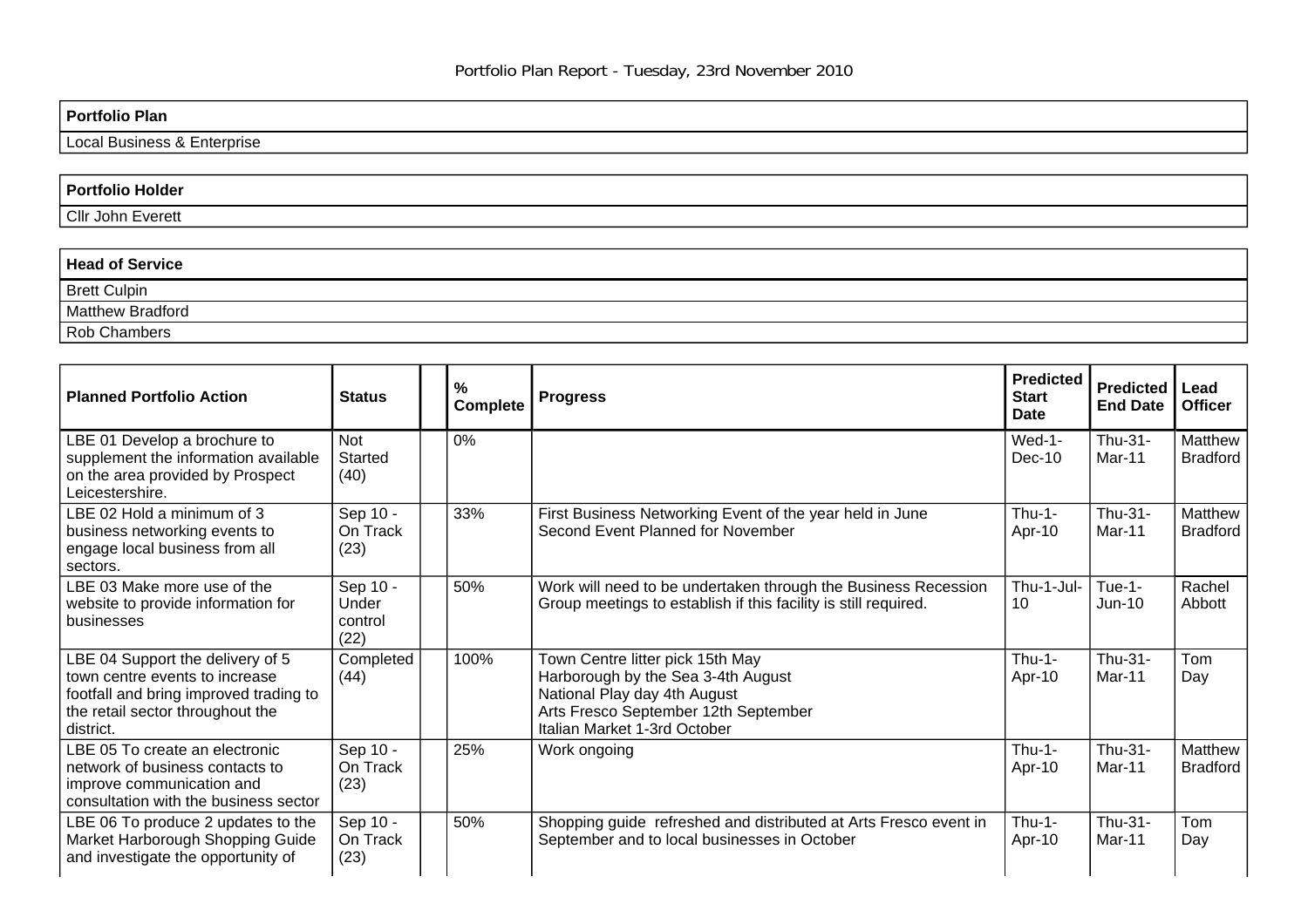| producing a guide for Lutterworth and  <br><b>Broughton Astley</b>                                                                               |                       |    |                  |                     |                     |
|--------------------------------------------------------------------------------------------------------------------------------------------------|-----------------------|----|------------------|---------------------|---------------------|
| LBE 07 To take advantage of the<br>Empty Shops Initiative in order to<br>$\vert$ improve appearance of the district to $\vert$ (40)<br>visitors. | <b>Not</b><br>Started | 0% | Wed-1-<br>Dec-10 | $Thu-31-$<br>Mar-11 | Matthew<br>Bradford |

| <b>Planned Equality Impact</b><br><b>Assessment</b> | <b>Status</b>                                | $\frac{9}{6}$<br><b>Complete</b> | <b>Progress</b> | <b>Predicted</b><br><b>Start</b><br>Date | <b>Predicted   Lead</b><br><b>End Date</b> | <b>Officer</b> |
|-----------------------------------------------------|----------------------------------------------|----------------------------------|-----------------|------------------------------------------|--------------------------------------------|----------------|
| <b>EIA Shopping Guides</b>                          | Planned<br>start<br>later in<br>year<br>(47) | 0%                               |                 | (not<br>specified)                       | (not<br>specified)                         | Tom<br>Day     |
| <b>EIA Town Centre Events</b>                       | Planned<br>start<br>later in<br>year<br>(47) | 0%                               |                 | (not<br>specified)                       | (not<br>specified)                         | Tom<br>Day     |

| <b>Risk</b>                                                                          | <b>Risk</b><br><b>Score</b> |                   |           | Impact   Likelihood   Mitigation Plan                                                                                                                                  | Lead<br>Head of<br><b>Service</b> |
|--------------------------------------------------------------------------------------|-----------------------------|-------------------|-----------|------------------------------------------------------------------------------------------------------------------------------------------------------------------------|-----------------------------------|
| LBE01 Prolonged impact of the economic   9<br>downturn impacting on local businesses |                             | 3-<br>Critical    | $3 - Low$ | LBE1.1 Regular discussion with local businesses.<br>LBE1.3 Regular events to increase footfall.<br>LBE1.2 Reports to Executive on the impact of the Economic Downturn. | Matthew<br>Bradford               |
| LBE03 Tendency to focus on the Retail<br>Sector throughout the district              |                             | -3<br>Critical    | $3 - Low$ | LBE3 A strategy for engaging with all sectors needs to be developed.                                                                                                   | Matthew<br><b>Bradford</b>        |
| LBE04 BID receiving a negative impact in $ 9 $<br>Market Harborough                  |                             | l 3 -<br>Critical | $3 - Low$ | LBE4 Regular dialogue through the BID Project Group.                                                                                                                   | Kamal<br>Mehta                    |

| Indicator                                                                        | <b>Last Target</b><br><b>Status</b><br>(October) | Indicator I<br>Owner | Previous year outturn and latest value |
|----------------------------------------------------------------------------------|--------------------------------------------------|----------------------|----------------------------------------|
| NI 171 New business registration rate (Annual)                                   |                                                  | Stephen<br>Pointer   |                                        |
| NI 172 Percentage of small businesses in the area showing growth (linked to LAA) |                                                  | Stephen<br>Pointer   |                                        |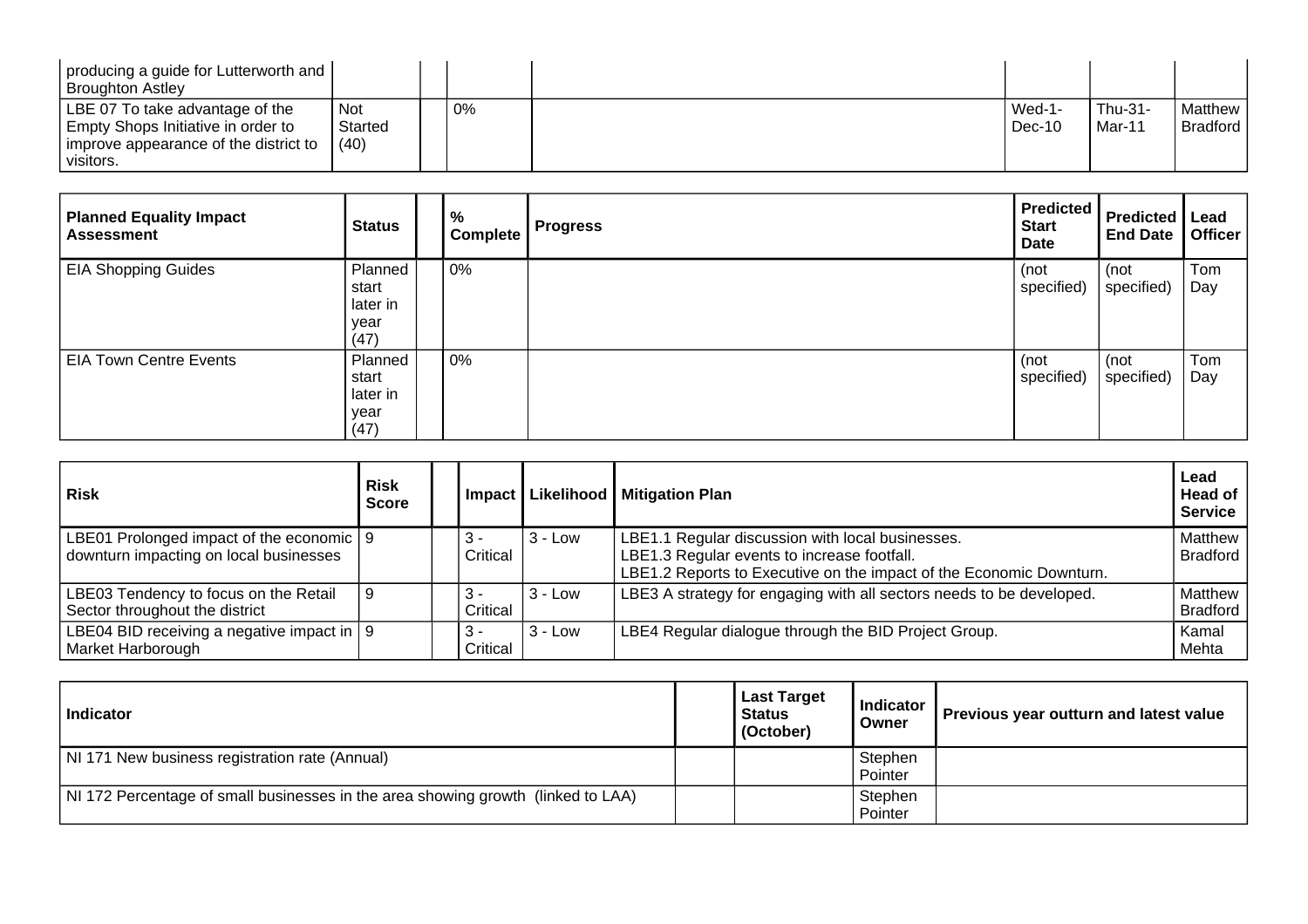## Community Safety & Enforcement

## **Portfolio Holder**

Cllr Colin Golding

| <b>Head of Service</b> |  |
|------------------------|--|
| Norman Proudfoot       |  |
| Peter Rowbotham        |  |

| <b>Planned</b><br><b>Portfolio</b><br><b>Action</b>           | <b>Status</b>                | $\%$<br><b>Complete</b> | <b>Progress</b>                                                                                                                                                                                                                                                                                                                           | <b>Predicted</b><br><b>Start</b><br>Date | <b>Predicted</b><br><b>End Date</b> | <b>Lead Officer</b> |
|---------------------------------------------------------------|------------------------------|-------------------------|-------------------------------------------------------------------------------------------------------------------------------------------------------------------------------------------------------------------------------------------------------------------------------------------------------------------------------------------|------------------------------------------|-------------------------------------|---------------------|
| CSE 01 Assist<br>in the delivery of<br><b>CDRP</b> priorities | Sep 10 -<br>On Track<br>(23) | 50%                     | PRIORITY ONE -<br><b>Violent Crime - Assaults</b><br>with less serious injury                                                                                                                                                                                                                                                             | $Thu-1-$<br>Apr-10                       | Thu-31-<br>Mar-11                   | Alan Paul           |
|                                                               |                              |                         | The main activity had been<br>based around quarter one<br>and the world cup/ summer<br>period.                                                                                                                                                                                                                                            |                                          |                                     |                     |
|                                                               |                              |                         | Planning is due to<br>commence for addressing<br>this violent crime category<br>for the Operation<br>Christmas Presence due in<br>November and<br>December/January period.                                                                                                                                                                |                                          |                                     |                     |
|                                                               |                              |                         | Domestic Abuse                                                                                                                                                                                                                                                                                                                            |                                          |                                     |                     |
|                                                               |                              |                         | Domestic abuse victim<br>support data is awaited.                                                                                                                                                                                                                                                                                         |                                          |                                     |                     |
|                                                               |                              |                         | The planning work for the<br>two upcoming Domestic<br>Abuse campaigns<br>completed. The first will<br>start at the beginning of<br>October and the second in<br>November.                                                                                                                                                                 |                                          |                                     |                     |
|                                                               |                              |                         | <b>Hate Crime</b>                                                                                                                                                                                                                                                                                                                         |                                          |                                     |                     |
|                                                               |                              |                         | Hate incident figures are<br>awaited from County<br>Council.                                                                                                                                                                                                                                                                              |                                          |                                     |                     |
|                                                               |                              |                         | Two events were attended<br>where a stand was held<br>and literature handed out.<br>One of these was a Play<br>Day and the second was<br>an International Youth Day.<br>The Youth Day provided<br>free international cuisine to<br>attendees to try and<br>encourage people to<br>appreciate other cultures.<br>A hate awareness talk was |                                          |                                     |                     |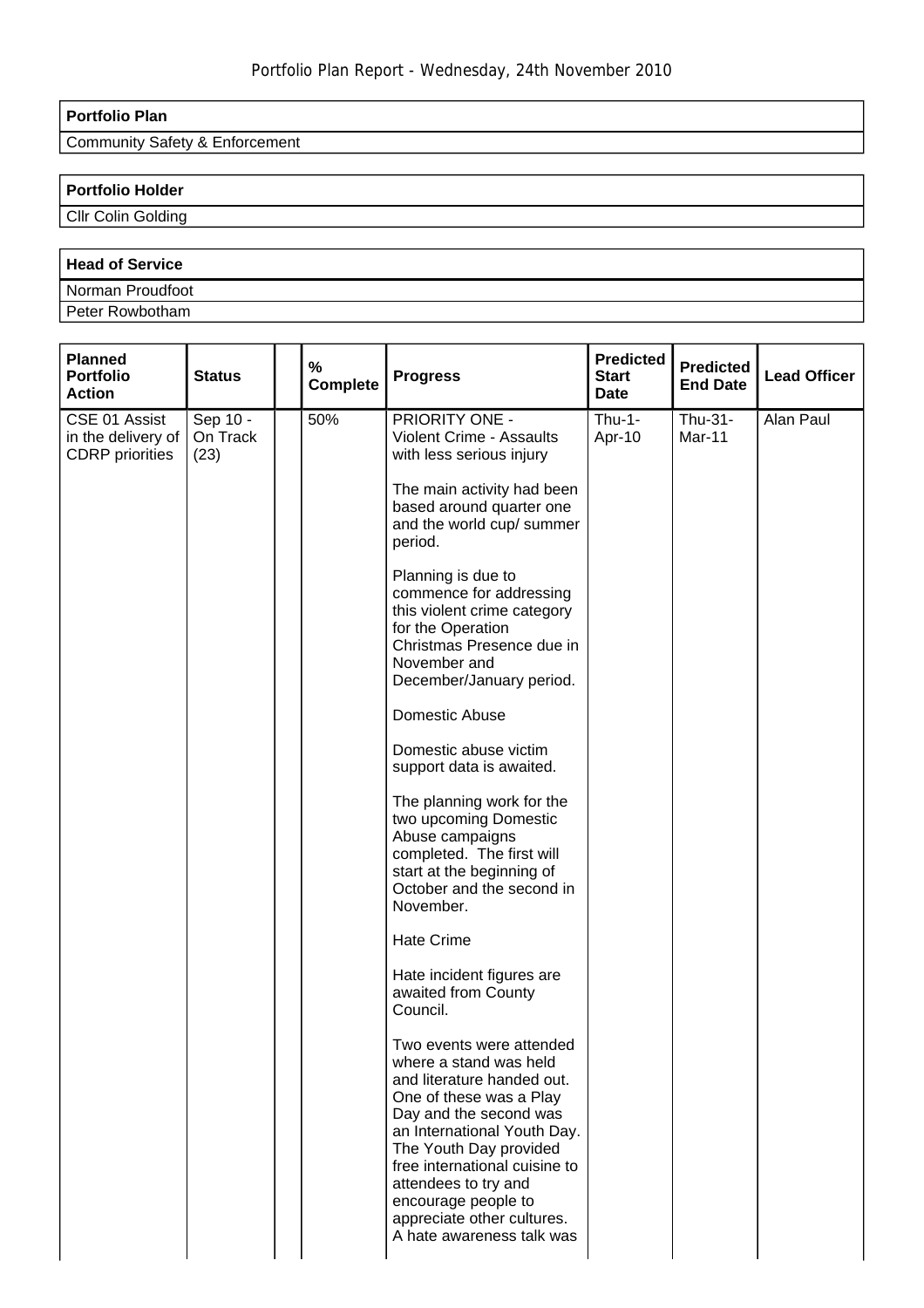| completed to a group of 20<br>mental health workers who<br>work within the District.                                                                                                                                                                                                                                                                                                                                                                  |  |
|-------------------------------------------------------------------------------------------------------------------------------------------------------------------------------------------------------------------------------------------------------------------------------------------------------------------------------------------------------------------------------------------------------------------------------------------------------|--|
| PRIORITY TWO<br>Anti Social Behaviour                                                                                                                                                                                                                                                                                                                                                                                                                 |  |
| Distraction activities that<br>have taken place this<br>quarter include:                                                                                                                                                                                                                                                                                                                                                                              |  |
| " 400+ people attended<br>Rock on Rec<br>" Boxercise: Fleckney<br>Leisure Centre<br>" Play day Welland Park<br>" Youth Service Road show<br>at Lutterworth 11th August.<br>" Shop front display St<br>Marys Place<br>"36,000 Talkback<br>distributed with CSP insert.<br>" Broughton Astley<br>Carnival 52 competition<br>entries/100 spoken to.<br>" Drink Safe Stay Safe:<br>" 100+ T-shirts distributed<br>to 10 pubs showing world<br>cup matches |  |
| Data:<br>" 80 Advice /Warning<br>letters<br>" 4 new ABCs<br>" Dashboard at the end of<br>August - 155 less reported<br>cases than last year.                                                                                                                                                                                                                                                                                                          |  |
| Police Activity                                                                                                                                                                                                                                                                                                                                                                                                                                       |  |
| Operation Skulk - 3 males<br>arrested for possession of<br>class A drugs, 3 adults<br>arrested for cultivation of<br>cannabis, both cautioned.<br>" London drug dealer<br>arrested for supplying<br>class A heroin and cocaine<br>in Market Harborough<br>town.<br>" Drugs estimated value of<br>£3k recovered and cash<br>seized to the same value.                                                                                                  |  |
| <b>PRIORITY THREE</b><br><b>Acquisitive Crime</b>                                                                                                                                                                                                                                                                                                                                                                                                     |  |
| Theft from Person                                                                                                                                                                                                                                                                                                                                                                                                                                     |  |
| There are now 20 retail<br>outlets in Market<br>Harborough engaged as<br>points of sale for purse<br>bells as a standing<br>arrangement facilitated by<br>the HART Partnership. The                                                                                                                                                                                                                                                                   |  |
|                                                                                                                                                                                                                                                                                                                                                                                                                                                       |  |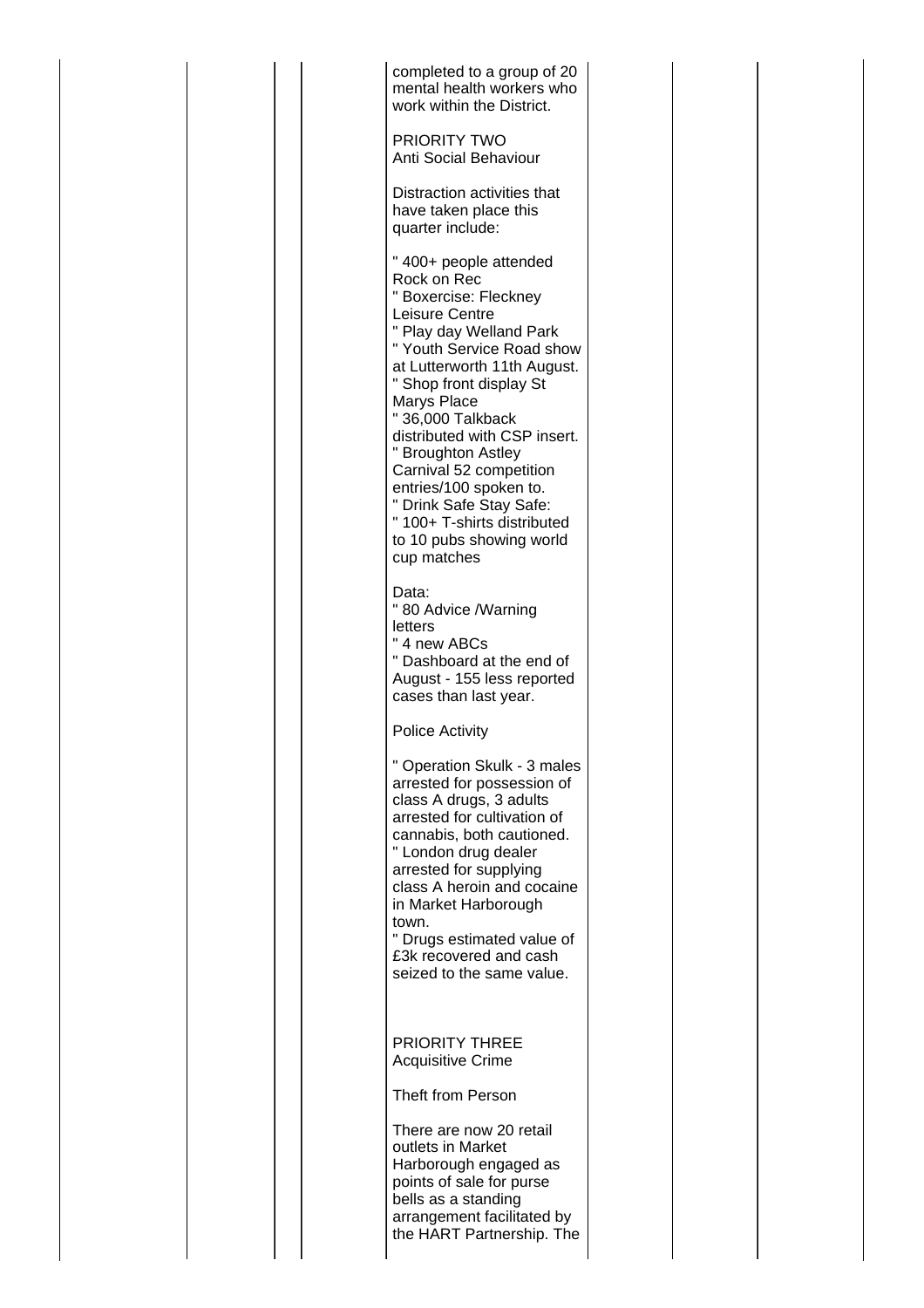| marketing materials have<br>been replaced this quarter<br>to provide a more<br>sustainable facility.                                                                                                                                                                                                                 |  |
|----------------------------------------------------------------------------------------------------------------------------------------------------------------------------------------------------------------------------------------------------------------------------------------------------------------------|--|
| Police operation held at<br>Saddington car boot to<br>respond to increases in<br>thefts of purses wallets.                                                                                                                                                                                                           |  |
| Officers engaged with the<br>Older Peoples Forum with<br>the support of VASL to<br>provide awareness and<br>crime prevention advice.                                                                                                                                                                                 |  |
| This crime is now 17%<br>under target.                                                                                                                                                                                                                                                                               |  |
| 19 crimes recorded up to<br>26.9.10 compared with 23<br>for the same period last<br>year.                                                                                                                                                                                                                            |  |
| <b>Domestic Burglary</b>                                                                                                                                                                                                                                                                                             |  |
| May - Open public event<br>held in Fleckney promoting<br>forensic marking,<br>countryside watch, no cold<br>calling zones, and<br>neighbourhood watch.<br>Outcome was 6 referrals<br>for SMART Water<br>purchased by Parish<br>Council. Parish Council<br>and residents engaged<br>very positively in the<br>scheme. |  |
| June - Police operation at<br>Saddington car boot -<br>community volunteers<br>giving away crime<br>prevention items and<br>burglary prevention<br>advice.                                                                                                                                                           |  |
| <b>August - Operation Skulk.</b><br>Burglary offender arrested<br>and charged for burglary<br>offences committed.                                                                                                                                                                                                    |  |
| September - Two burglars<br>in Lutterworth arrested for<br>committing serious<br>aggravated burglary in<br>September - awaiting court<br>hearing.                                                                                                                                                                    |  |
| As part of operation Skulk<br>following burglaries<br>involving insecure<br>premises also in<br>September stolen motor<br>vehicle recovered in<br>Shropshire Place, Market<br>Harborough. Offender                                                                                                                   |  |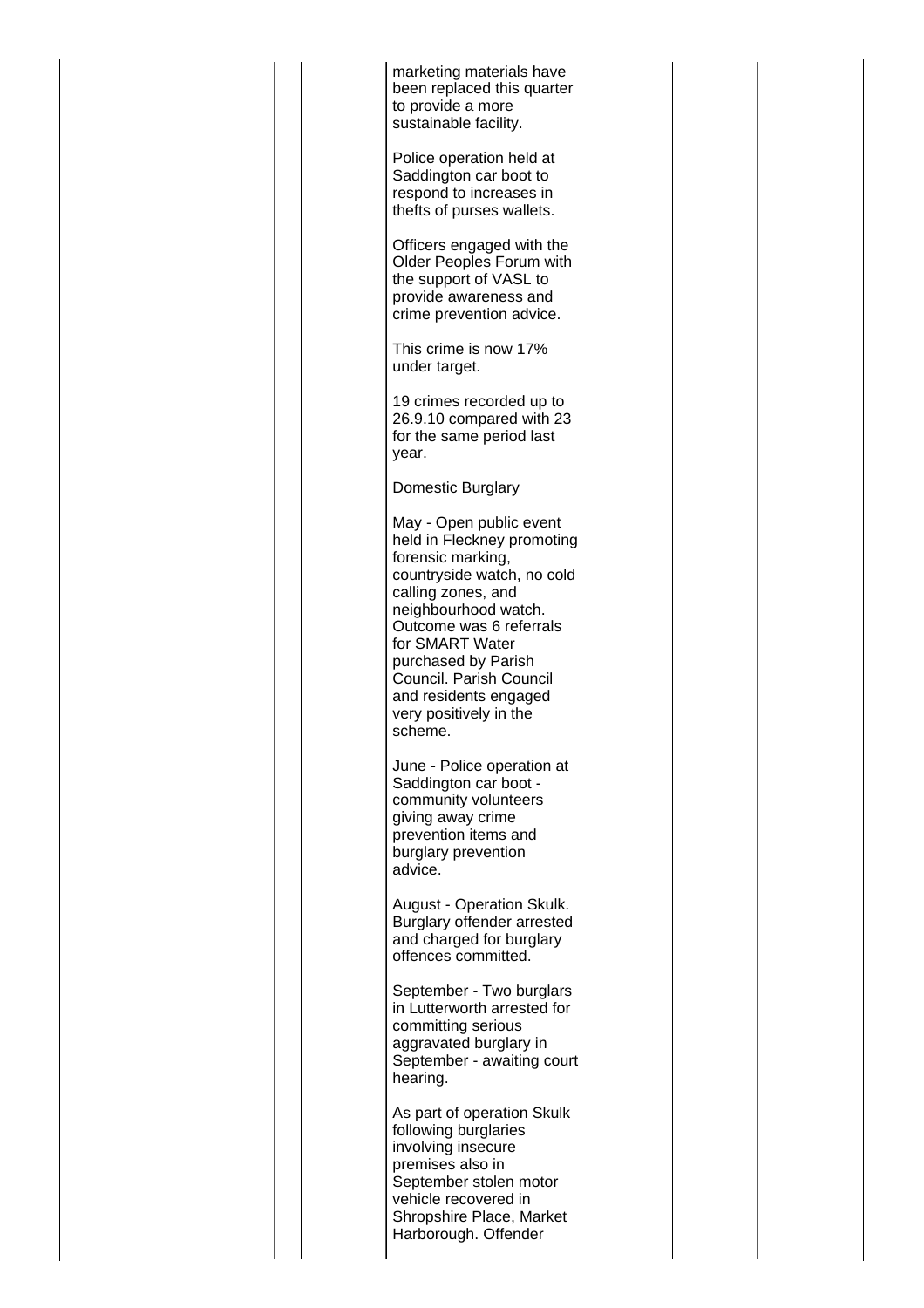|                                                                                                                                                                      |                                           |     | arrested and bailed with a<br>curfew.                                                                                                                                                                                                                                                                                                                                                                                                                       |                         |                          |                    |
|----------------------------------------------------------------------------------------------------------------------------------------------------------------------|-------------------------------------------|-----|-------------------------------------------------------------------------------------------------------------------------------------------------------------------------------------------------------------------------------------------------------------------------------------------------------------------------------------------------------------------------------------------------------------------------------------------------------------|-------------------------|--------------------------|--------------------|
|                                                                                                                                                                      |                                           |     | Confidence/vulnerable<br>communities- Expand<br>Countryside Watch. Two<br>presentations to introduce<br>countryside watch. A Patch<br>walk held at Arnesby<br>Village.                                                                                                                                                                                                                                                                                      |                         |                          |                    |
|                                                                                                                                                                      |                                           |     | Events completed at<br>Arnesby, Lutterworth &<br>Broughton Astley.<br><b>Fourteen Smart Water kits</b><br>distributed.                                                                                                                                                                                                                                                                                                                                      |                         |                          |                    |
|                                                                                                                                                                      |                                           |     | Five new cold calling<br>zones set up. Two hundred<br>additional smart water kits<br>supplied to vulnerable<br>residents.                                                                                                                                                                                                                                                                                                                                   |                         |                          |                    |
| CSE 02 Assist<br>in the<br>development of<br>a strategy for<br>preventing re-<br>offending within<br>the Harborough<br>district                                      | Sep 10 -<br>Under<br>control<br>(22)      | 30% | Simon Doran, probation<br>officer attended the<br>Community safety<br><b>Partnership Strategy</b><br>Group on 16th July to<br>present data on re<br>offending rates in<br>Harborough District to<br>enable commencement of<br>strategy. This is new<br>legislative requirement for<br>the Partnership. Advice<br>being sought from the<br><b>County Safer Communities</b><br>Group for a better<br>understanding of the<br>process and the<br>implications. | $Thu-1-$<br>Apr-10      | Thu-31-<br>Mar-11        | Alan Paul          |
| <b>CSE 03</b><br>Consider the<br>resource<br>implications of<br>the CCTV<br>Strategy and<br>feed into the<br><b>Business</b><br>Planning<br>Process for<br>2011/2012 | Sep 10 -<br>Under<br>control<br>(22)      | 30% | CCTV being reviewed as<br>part of the Business<br>Planning Process.<br>All options being<br>considered. Regular item<br>for discussion with Portfolio<br>holder. Draft report being<br>prepared.                                                                                                                                                                                                                                                            | $Thu-1-$<br>Apr-10      | Thu-31-<br>Mar-11        | Alan Paul          |
| CSE 04 Carry<br>out an audit on<br>all the<br>inspection<br>programmes to<br>ensure that they<br>are clearly risk<br>based                                           | Planned<br>start later<br>in year<br>(47) | 0%  | Guidance is expected<br>before the end of the year<br>on the National<br><b>Enforcement priorities</b><br>which will help inform the<br>audit process for regulatory<br>services and compliance<br>with "Better Regulation.<br>Due to start January 2011                                                                                                                                                                                                    | $Sat-1-$<br>$Jan-11$    | <b>Wed-30-</b><br>Mar-11 | <b>Elaine Bird</b> |
| CSE 05 Ensure<br>the Scrutiny of<br>the CDRP                                                                                                                         | <b>Not</b><br><b>Started</b><br>(40)      | 0%  | CSP Scrutiny schedule to<br>be compled by year end,<br>date, content and items for<br>proposed scrutiny yet to be<br>considered.,<br><b>CSP Strategy Group to</b><br>suggest area of                                                                                                                                                                                                                                                                        | Mon-1-<br><b>Nov-10</b> | Thu-31-<br>Mar-11        | Alan Paul          |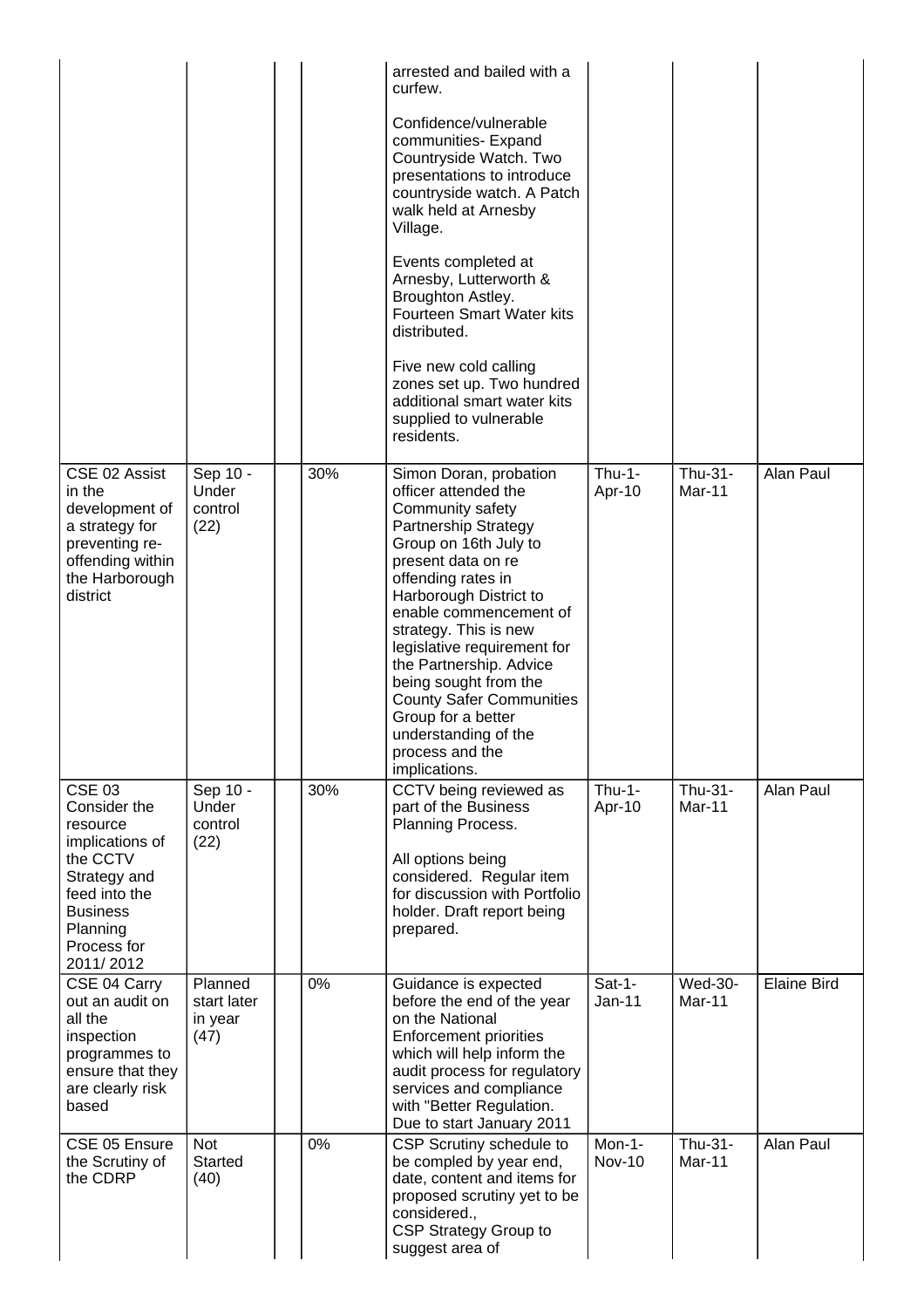|                                                                                                                                                                                        |                                      |     | Partnership Scrutiny at its<br>October 22nd Meeting.                                                                                                                                                                                                                                                                                                                                                                                                                                                                                                                                                                                                                                                                                                                                                                                                                                                                                                                                            |                         |                          |                       |
|----------------------------------------------------------------------------------------------------------------------------------------------------------------------------------------|--------------------------------------|-----|-------------------------------------------------------------------------------------------------------------------------------------------------------------------------------------------------------------------------------------------------------------------------------------------------------------------------------------------------------------------------------------------------------------------------------------------------------------------------------------------------------------------------------------------------------------------------------------------------------------------------------------------------------------------------------------------------------------------------------------------------------------------------------------------------------------------------------------------------------------------------------------------------------------------------------------------------------------------------------------------------|-------------------------|--------------------------|-----------------------|
| <b>CSE 06</b><br>Implementation<br>of the Dog<br><b>Control Orders</b><br>under the<br>Cleaner<br>Neighbourhoods<br>and<br><b>Environment Act</b><br>2005.                             | Sep 10 -<br>Under<br>control<br>(22) | 10% | Work is underway on the<br>introduction of Dog Control<br>Orders and the key<br>milestones have been<br>identified. Parish Councils<br>will be consulted and the<br>Regulatory committee will<br>review the                                                                                                                                                                                                                                                                                                                                                                                                                                                                                                                                                                                                                                                                                                                                                                                     | $Thu-1-$<br>Apr-10      | <b>Wed-30-</b><br>Mar-11 | Sarah<br>Greenway     |
| <b>CSE 07</b><br>Implementation<br>of the revised<br><b>Street Trading</b><br>Policy and<br>determination of<br>an appropriate<br>enforcement<br>programme to<br>ensure<br>compliance. | Sep 10 -<br>Under<br>control<br>(22) | 0%  | Street trading controls<br>currently operate in certain<br>areas of Market<br>Harborough and<br>Lutterworth town centres,<br>but other areas are<br>unregulated. A report was<br>taken to Srutiny in 2009<br>suggesting options to<br>change the exisiting<br>regime. At that time<br>members requested further<br>information be gathered<br>with regard to charging and<br>that consultation be carreid<br>out with parish councils. As<br>a result, consultation with<br>parish councils and<br>exisitng traders has been<br>carried out, along with<br>benchmarking of fees. A<br>further report will be<br>presented to srcuitny in<br>October, including a draft<br>revised Street Trading<br>policy.<br><b>Follwing the Scrutiny</b><br>meeting of 7th October<br>2010, members have<br>requested further detail<br>regarding a proposed fee.<br>and consultaion with ward<br>members. This will be<br>completed and a further<br>report submitted to scrutiny<br>panel at a later date. | $Thu-1-$<br>Apr-10      | Thu-31-<br>Mar-11        | Ruth<br>Hollingsworth |
| <b>CSE 08</b><br>Parkmark<br>inspections<br>carried out on 6<br>main car parks,<br>parkmark award<br>obtained for the<br>Commons car<br>park                                           | Sep 10 -<br>Under<br>control<br>(22) | 15% | The majority of<br>assessments have been<br>completed however further<br>work is required to check<br>that both Station Road,<br>Lutterworth and the<br>Commons, Market<br>Harborough Car Parks are<br>likley to acheive the set<br>standrad prior to<br>requesting an inspection.                                                                                                                                                                                                                                                                                                                                                                                                                                                                                                                                                                                                                                                                                                              | Wed-1-<br>Sep-10        | Thu-31-<br>Mar-11        | Warren<br>Griffiths   |
| CSE 09 Roll out<br>of<br>environmental<br>enforcement by<br>the parking civil<br>enforcement<br>officers to<br>partnership<br>districts of                                             | Sep 10 -<br>Under<br>control<br>(22) | 50% | Generic enforcement is<br>now operating in<br>Harborough DC, Blaby DC<br>and Hinckley & Bosworth<br>BC.<br>Currently awaiting<br>decisions from the two<br>remainining authorities.                                                                                                                                                                                                                                                                                                                                                                                                                                                                                                                                                                                                                                                                                                                                                                                                             | <b>Tue-1-</b><br>Dec-09 | Fri-31-<br>$Dec-10$      | Warren<br>Griffiths   |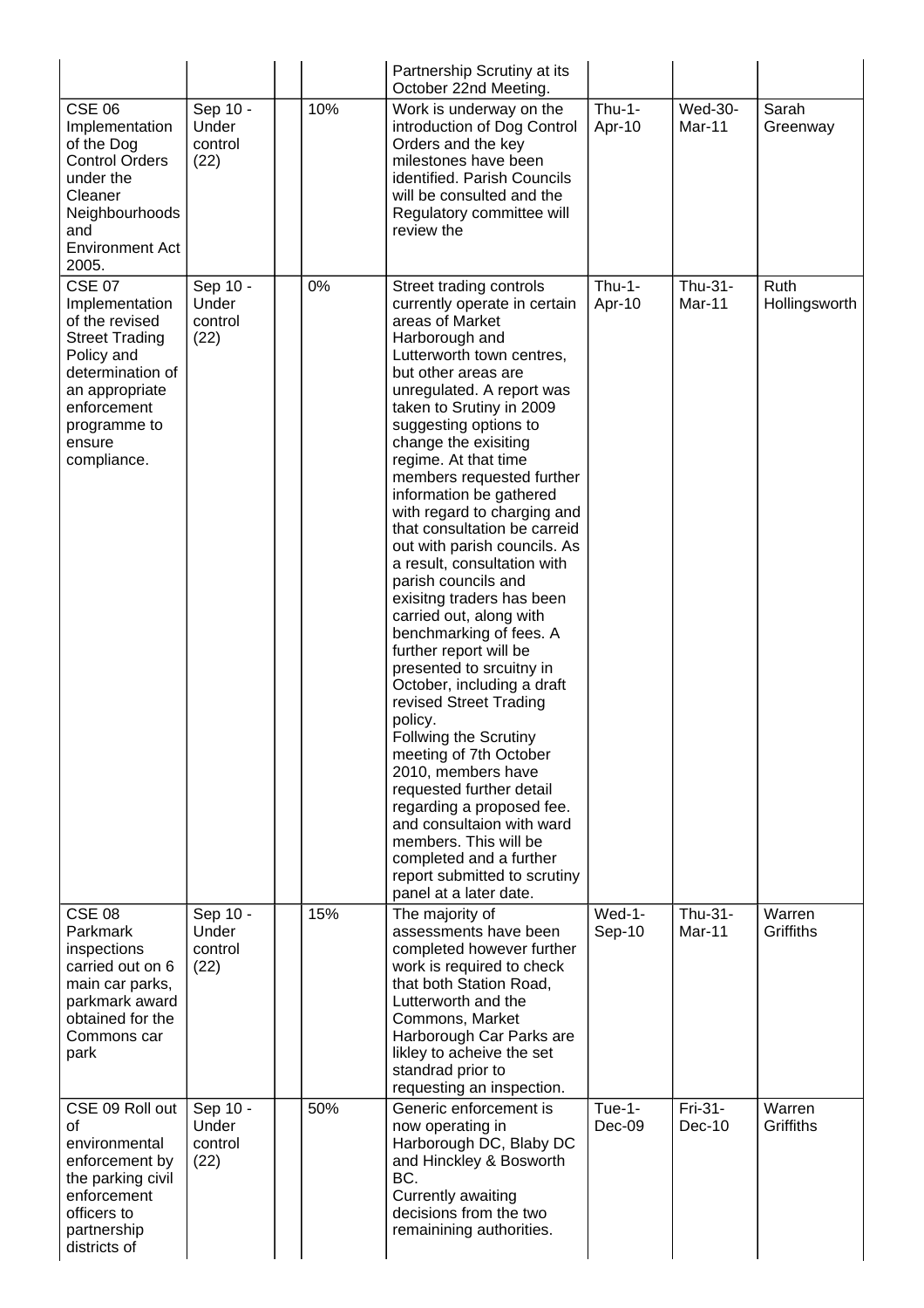| Blaby, Oadby &<br>Wigston, Melton<br>and Hinckley &<br><b>Bosworth</b>        |                   |      |                                                                                                                                          |                         |                      |  |
|-------------------------------------------------------------------------------|-------------------|------|------------------------------------------------------------------------------------------------------------------------------------------|-------------------------|----------------------|--|
| CSE 10 To<br>increase public<br>awareness of<br>what to do in an<br>emergency | Completed<br>(44) | 100% | Leaflets published and<br>Distributed.<br>Articles in Talkback<br>Web Site updated.<br>Note - this is no longer a<br>National Indicator. | <b>Thu-1-</b><br>Apr-10 | $T$ hu-31-<br>Mar-11 |  |

| <b>Planned</b><br><b>Equality</b><br>Impact<br><b>Assessment</b> | <b>Status</b>                             | %<br><b>Complete</b> | <b>Progress</b>                                                                                                                                                                                                                                                      | <b>Predicted</b><br><b>Start</b><br>Date | <b>Predicted</b><br><b>End Date</b> | Lead<br><b>Officer</b> |
|------------------------------------------------------------------|-------------------------------------------|----------------------|----------------------------------------------------------------------------------------------------------------------------------------------------------------------------------------------------------------------------------------------------------------------|------------------------------------------|-------------------------------------|------------------------|
| EIA<br>Community<br>Safety Plan                                  | Completed<br>(44)                         | 100%                 | EIA from plast year to be<br>reviewed at the DElivery Group<br>meeting due to meet on 13th<br>August.<br>The EIA has been completed and<br>associated actions from the<br>assessment are reflected in the<br>operational plans for the Delivery<br>Group to work on. | (not<br>specified)                       | Wed-31-<br>Mar-10                   |                        |
| <b>EIA Planning</b><br>Enforcement                               | Planned<br>start later<br>in year<br>(47) | 0%                   |                                                                                                                                                                                                                                                                      | Mon-1-<br><b>Nov-10</b>                  | (not<br>specified)                  |                        |
| EIA Public<br>Health<br>Initiatives                              | Sep 10 -<br>On Track<br>(23)              | 0%                   |                                                                                                                                                                                                                                                                      | Mon-3-<br>$Jan-11$                       | Tue-1-<br>Mar-11                    |                        |
| EIA Taxi<br>Licensing                                            | Planned<br>start later<br>in year<br>(47) | $0\%$                |                                                                                                                                                                                                                                                                      | Mon-1-<br><b>Nov-10</b>                  | (not<br>specified)                  | Sarah<br>Greenway      |

| <b>Risk</b>                                                                                                                 | <b>Risk</b><br><b>Score</b> | <b>Impact</b>     | Likelihood       | <b>Mitigation Plan</b>                                                                           | <b>Lead Head</b><br>of Service |
|-----------------------------------------------------------------------------------------------------------------------------|-----------------------------|-------------------|------------------|--------------------------------------------------------------------------------------------------|--------------------------------|
| CSE1 Risk of<br>further government<br>community safety<br>initiatives taking<br>resources away<br>from existing<br>projects | 18                          | $3 -$<br>Critical | 6 - Very<br>high | CSE 1.3 CDRP monitors Risk Register<br>CSE 1.2 Seek Partner support<br>CSE 1.1 Managed Work Plan | Peter<br>Rowbotham             |
| CSE2 Reduced<br><b>Community Safety</b><br>funding from<br>external sources                                                 | 18                          | $3 -$<br>Critical | 6 - Very<br>high | CSE2.1 Review of staffing levels & adjust<br>workplan                                            | Peter<br>Rowbotham             |
| CSE3 CCTV -<br>requirements<br>hindered by lack of<br>partner<br>engagement and<br>lack of resources                        | 15                          | $3 -$<br>Critical | $5 - High$       | CSE3 Partners engaged through the CDRP                                                           | Peter<br>Rowbotham             |

| <b>Indicator</b>                                                                                   | Last<br><b>Target</b><br><b>Status</b><br>(October) | <b>Indicator</b><br>Owner | Previous year outturn<br>and latest value |
|----------------------------------------------------------------------------------------------------|-----------------------------------------------------|---------------------------|-------------------------------------------|
| LPI 620 Close case file within 8 weeks where there is<br>no breach of planning control(Category 1) | Above<br>Target                                     | Sarah<br>Greenway         | 63, Oct $10/11 = 87\%$                    |
|                                                                                                    |                                                     |                           |                                           |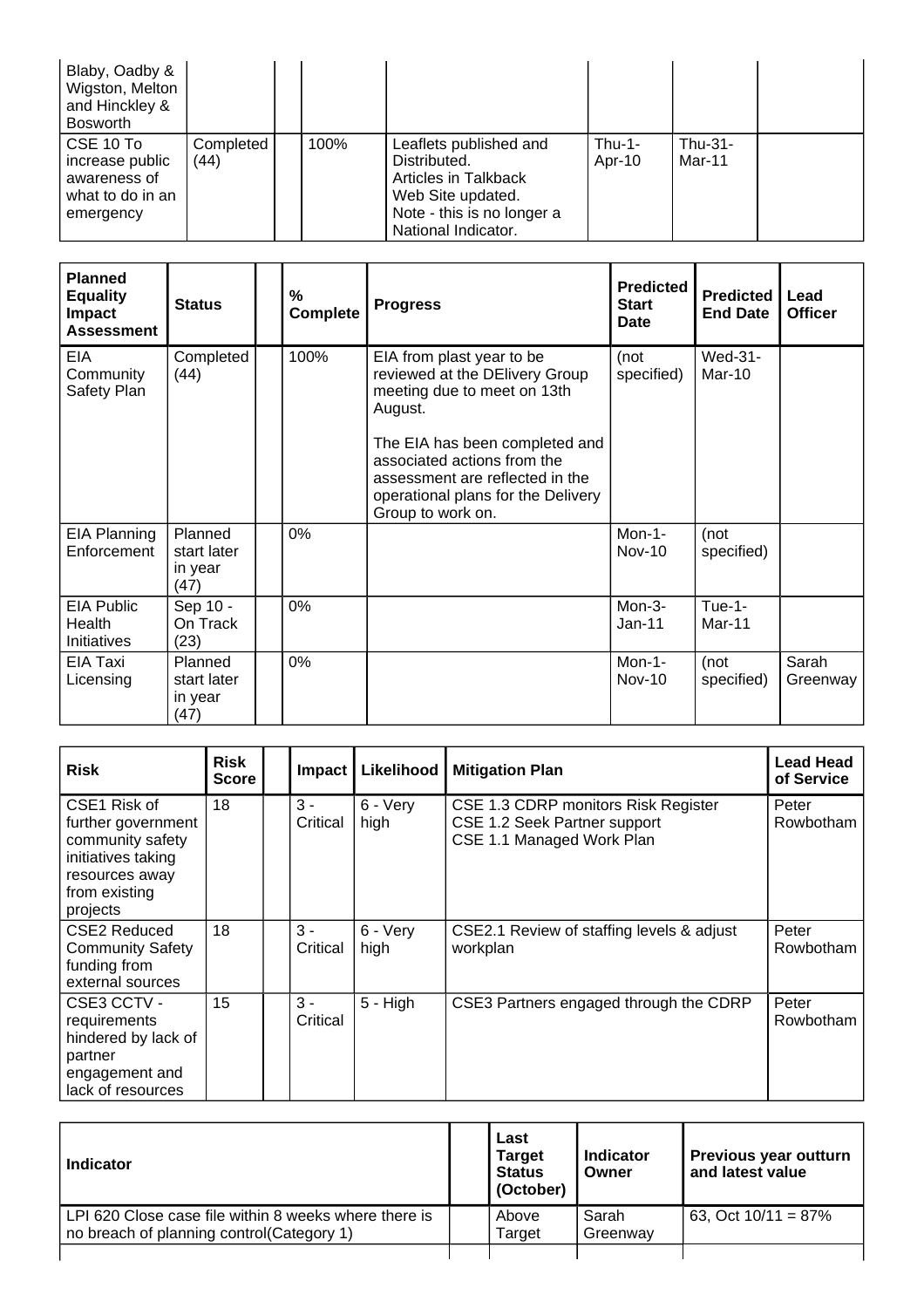| LPI 621 Serve Planning Enforcement Notice within 28<br>days of instruction                     | Above<br>Target        | Sarah<br>Greenway     | 100, Sep $10/11 = 100\%$ |
|------------------------------------------------------------------------------------------------|------------------------|-----------------------|--------------------------|
| LPI 623 To acknowledge all planning enforcement<br>cases within 3 working days (new indicator) | Above<br>Target        | Sarah<br>Greenway     | NEW, Oct 10/11 = 85%     |
| LPI 624 To carry out a site visit where appropriate<br>within 10 days                          | Above<br>Target        | Sarah<br>Greenway     | NEW, Oct 10/11 = 81%     |
| LPI205 Reduce total crime by 3% (LCC Dashboard)                                                | <b>Below</b><br>Target | Alan Paul             | 1884, Sep $10/11 =$      |
| LPI206 Increase confidence in the Police and the<br>Council dealing with Crime and ASB by 3%   | <b>Below</b><br>Target | Alan Paul             | 62, Sep $10/11 =$        |
| NI 035 Building resilience to violent extremism                                                |                        | Alan Paul             |                          |
| NI 182 Satisfaction of businesses with local authority<br>regulatory services                  |                        | Sarah<br>Greenway     | $72, Q4/10/11 =$         |
| NI 184 Food establishments in the area which are<br>broadly compliant with food hygiene law    |                        | Ruth<br>Hollingsworth |                          |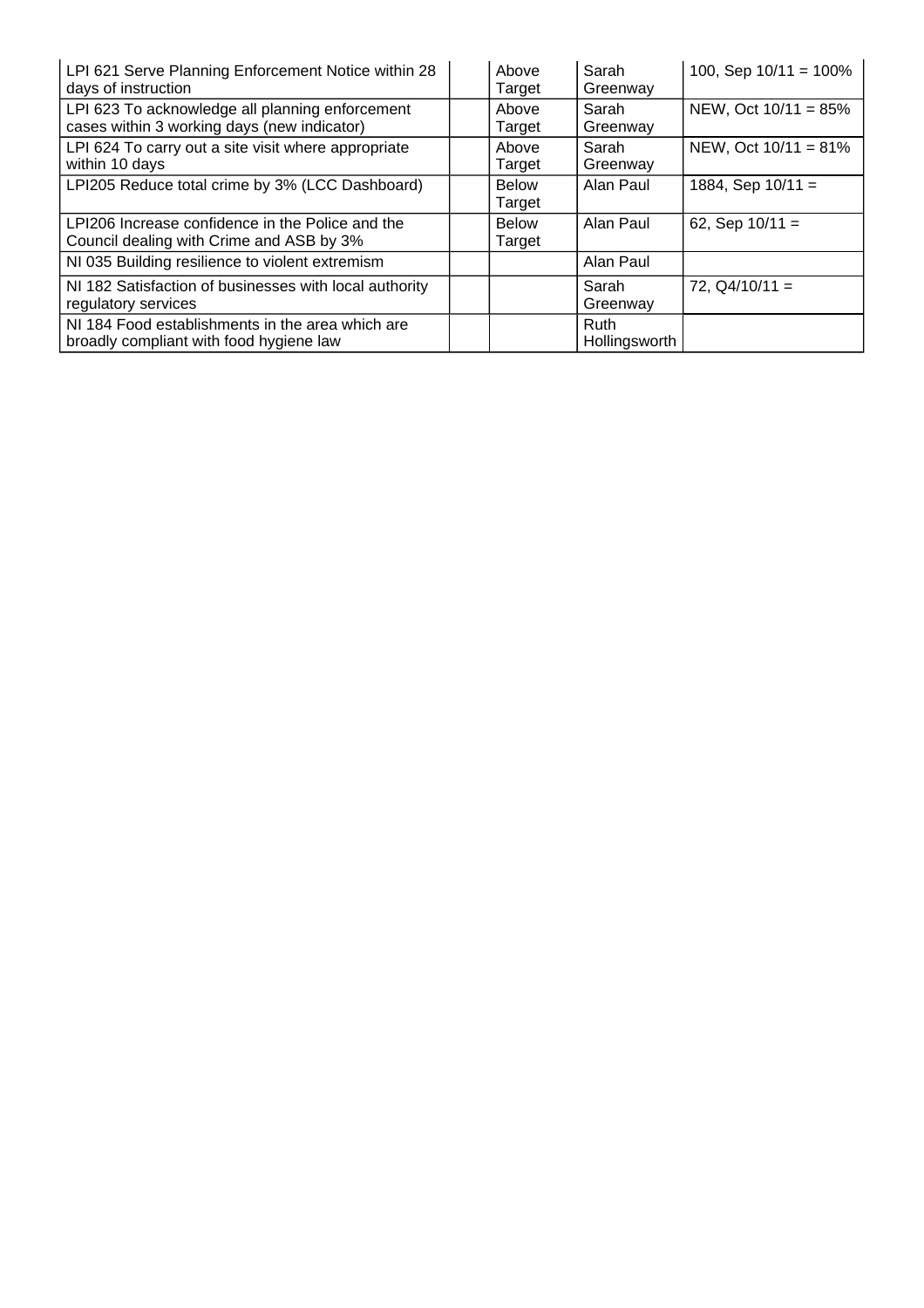Asset Management

### **Portfolio Holder**

Cllr Graham Spendlove-Mason

### **Head of Service**

Kamal Mehta

| <b>Planned Portfolio Action</b>                                                                                       | <b>Status</b>                        | $\%$<br><b>Complete</b> | <b>Progress</b>                                                                                                                                                                                                                                                                                                                             | <b>Predicted</b><br><b>Start</b><br><b>Date</b> | <b>Predicted</b><br><b>End Date</b> | Lead<br><b>Officer</b> |
|-----------------------------------------------------------------------------------------------------------------------|--------------------------------------|-------------------------|---------------------------------------------------------------------------------------------------------------------------------------------------------------------------------------------------------------------------------------------------------------------------------------------------------------------------------------------|-------------------------------------------------|-------------------------------------|------------------------|
| AM 01 Bring forward proposals<br>regarding the future of the 104<br>Northampton Road                                  | Sep 10<br>- Under<br>control<br>(22) | 0%                      | Further to work undertaken, the Council has been advised by<br>various agents to market the property in an auction. It has been<br>determined through advice that the most appropriate time to<br>advertise in an auction is after Christmas - in February. Therefore,<br>the property is going to be put into an auction in February 2011. | $Thu-1-$<br>Apr-10                              | Fri-31-<br>$Dec-10$                 | Kamal<br>Mehta         |
| AM 02 Bring forward proposals<br>regarding the future of the Naseby<br>Square/Newcombe Street ex garage<br>site       | Sep 10<br>- Under<br>control<br>(22) | 0%                      | Continuing to identify potential partners                                                                                                                                                                                                                                                                                                   | $Thu-1-$<br>Apr-10                              | Thu-31-<br>Mar-11                   | Kamal<br>Mehta         |
| AM 03 Create a costed Asset<br>Management Plan for the council's key<br>assets in respect of future maintenance       | Long<br>term<br>project<br>(46)      | 0%                      | This work is underway.                                                                                                                                                                                                                                                                                                                      | $Thu-1-$<br>Apr-10                              | Thu-31-<br>Mar-11                   | Kamal<br>Mehta         |
| AM 04 Implementation of the relevant<br>elements of the Carbon Management<br>Plan in respect of the Council's assets. | Sep 10<br>- Under<br>control<br>(22) | 60%                     | Quote recieved for the installation of solar pannels to supply hot<br>water. Funding secured for installation during 2010-11. Required<br>reduction in carbon emmissions acheived in 2009/10 so continuing<br>with the work from the just one group.                                                                                        | $T$ hu-1-<br>Apr-10                             | Thu-31-<br>Mar-11                   | Elaine<br><b>Bird</b>  |
| AM 05 Ongoing work on options<br>regarding Council offices, Lutterworth<br>Area Service Shop and Market Hall.         | Long<br>term<br>project<br>(46)      | 0%                      | Work on the council Offices continues. The Pre-Qualification<br>Questionnaires (PQQS) have been evaluated and the project is<br>moving into the next stage of the Competitive Dialogue Procurement<br>Process. A Briefing Note has been published. The Lutterworth Area<br>Service Shop is planned to be vacated in January 2011.           | $Thu-1-$<br>Apr-10                              | Thu-31-<br>Mar-11                   | Kamal<br>Mehta         |
| AM 06 Oversee the delivery of<br>Harborough Innovation Centre.                                                        | Sep 10<br>- On<br>Track<br>(23)      | 25%                     | Turf Cutting took place on 18th August 2010. Construction has now<br>commenced on the Innovation Centre (2.8.10) and is running on<br>programme. Practical Completion of Innovation Centre will be in<br>24th June 2010, with Occupation from 4th July 2011.                                                                                | $Thu-1-$<br>Apr-10                              | Mon-4-<br>$Jul-11$                  | Sue<br>Smith           |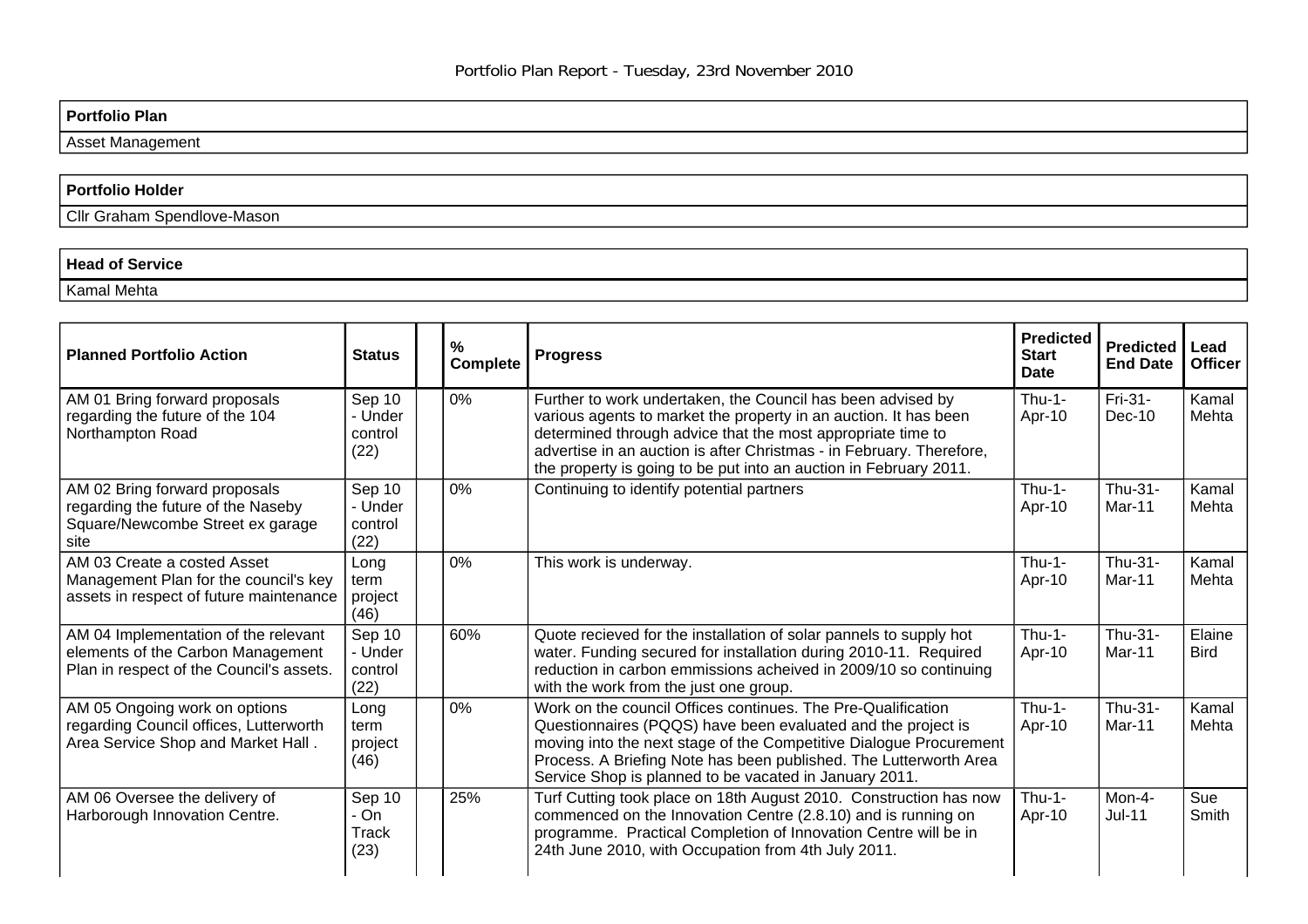|  | Construction for Complementary Building commences on 1st<br>November 2010 with Practical Completion on 9th May 2011.                                                                  |  |  |
|--|---------------------------------------------------------------------------------------------------------------------------------------------------------------------------------------|--|--|
|  | Work to secure Management Company to commence 6th<br>September 2010. OJEU Notice to be posted 29.11.10. Receipt of<br>tenders to be by 31.1.11. Contract to be offered in March 2011. |  |  |

| Planned<br><b>Equality Impact Assessment I</b> | Status |  | $\mathbf{0}_{\lambda}$<br>. .<br><b>Complete</b> | Progress | Predicted<br>' Stan<br><b>Date</b> | .<br>Pradictad<br><b>End Date</b> | Lead<br><b>Officer</b> |
|------------------------------------------------|--------|--|--------------------------------------------------|----------|------------------------------------|-----------------------------------|------------------------|
|------------------------------------------------|--------|--|--------------------------------------------------|----------|------------------------------------|-----------------------------------|------------------------|

| <b>Risk</b>                                                                | <b>Risk</b><br><b>Score</b> | <b>Impact</b>  |                    | Likelihood   Mitigation Plan                                                               | Lead<br><b>Head of</b><br><b>Service</b> |
|----------------------------------------------------------------------------|-----------------------------|----------------|--------------------|--------------------------------------------------------------------------------------------|------------------------------------------|
| AM01 Downturn in the property market or 18<br>the overall economic climate |                             | -3<br>Critical | 6 - Verv<br>I high | AM1 By re-evaluating the strategic options regarding the existing buildings;               | <b>Brett</b><br>Culpin                   |
| AM02 Not benchmarking and setting<br>property performance measures         |                             | Critical       | 2 - Verv<br>l Low  | AM2 Identify and maintain resources to develop the performance and<br>I benchmark measures | Kamal<br>Mehta                           |

| <b>Indicator</b>                                                                                   | <b>Last Target</b><br><b>Status</b><br>(October) | <b>Indicator</b><br>Owner | <b>Previous year outturn and latest</b><br>value |
|----------------------------------------------------------------------------------------------------|--------------------------------------------------|---------------------------|--------------------------------------------------|
| LPI 302 Total Annual Management Costs per Square Metre of Building Floor Area (£)                  |                                                  | Matthew<br><b>Bills</b>   |                                                  |
| LPI 303 Total Repair & Maintenance Costs per Square Metre of Building Floor Area (£)               |                                                  | Matthew<br><b>Bills</b>   |                                                  |
| LPI 304 Total Energy Costs per Square Metre of Building Floor Area - Gas, Electricity & Oil<br>(E) |                                                  | Matthew<br><b>Bills</b>   |                                                  |
| LPI 305 Total Water Costs per Square Metre of Building Floor Area (£)                              |                                                  | Matthew<br><b>Bills</b>   |                                                  |
| LPI 306 CO2 Emissions per Square Metre of Building Floor Area (tonnes)                             |                                                  | Matthew<br><b>Bills</b>   |                                                  |
| LPI 307 Average Square Metres per Employee in Operational Office Buildings                         |                                                  | Matthew<br><b>Bills</b>   |                                                  |
| LPI 309 % of Assets that Comply and are Able to Comply With DDA                                    |                                                  | Matthew<br><b>Bills</b>   |                                                  |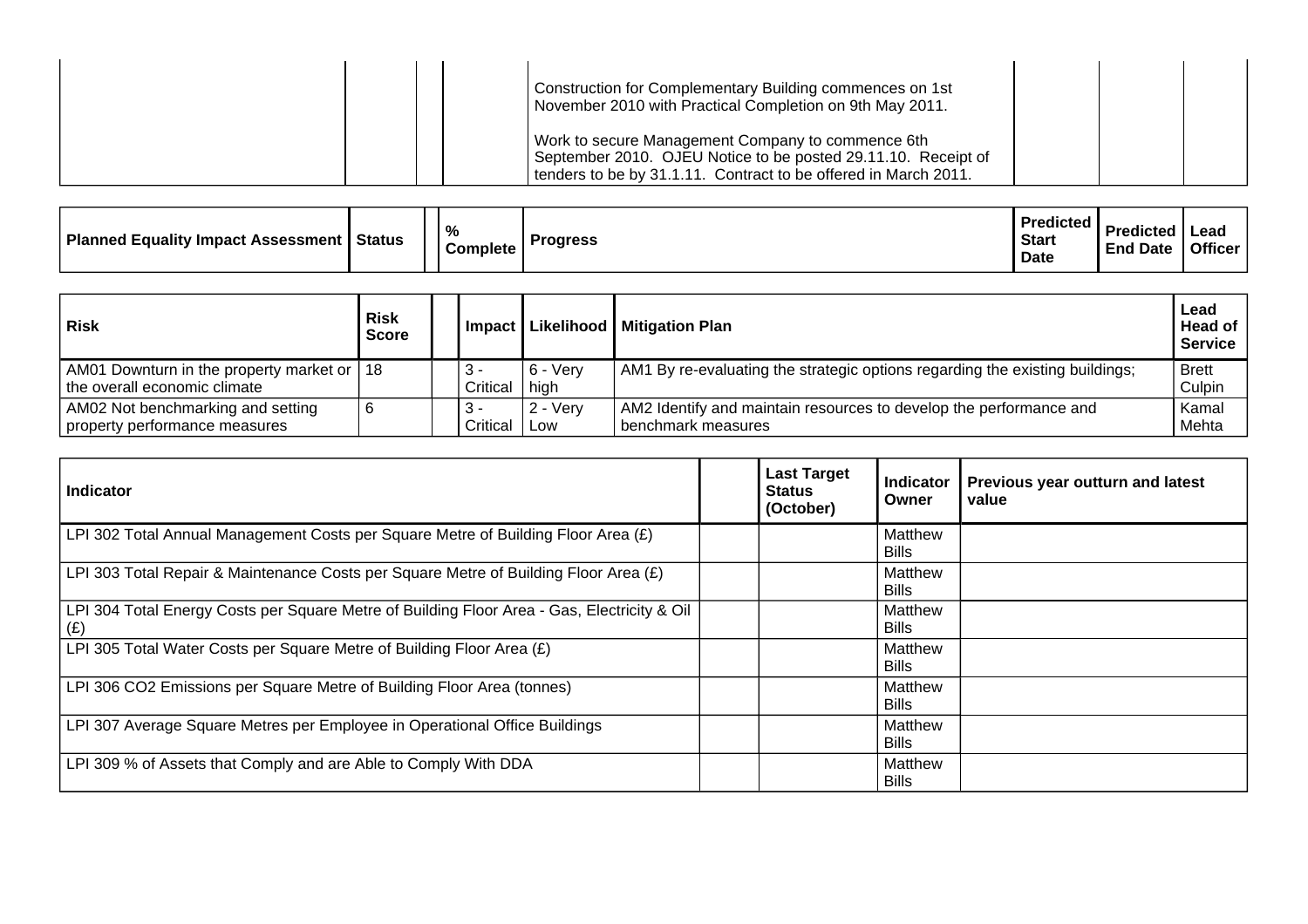## **Portfolio Plan**  Finance

## **Portfolio Holder**

Cllr Graham Spendlove-Mason

## **Head of Service**  Matthew Bradford Rob Chambers

| Planned Portfolio Action                                                                                                                                                                                          | <b>Status</b>                        | %<br><b>Complete</b> | <b>Progress</b>                                                                                                                                                                                                                      | <b>Predicted</b><br><b>Start</b><br>Date | <b>Predicted</b><br><b>End Date</b> | Lead<br><b>Officer</b> |
|-------------------------------------------------------------------------------------------------------------------------------------------------------------------------------------------------------------------|--------------------------------------|----------------------|--------------------------------------------------------------------------------------------------------------------------------------------------------------------------------------------------------------------------------------|------------------------------------------|-------------------------------------|------------------------|
| FIN 01 Implementation of<br>recommendations from "Delivering<br><b>Efficient Customer Services Review"</b><br>of Revenues & Benefits                                                                              | Sep 10 -<br>Under<br>control<br>(22) | 80%                  | New forms are in the process of being developed & some are<br>already in use.<br>Paperless Direct Debit is in use and in the process of being rolled<br>out accross back office and customer services.                               | $Thu-1-$<br>Apr-10                       | Mon-31-<br>$Jan-11$                 | Leigh<br><b>Butler</b> |
| FIN 02 Introduce the facility for sundry<br>debtors to pay by direct debit by the<br>end of 2010/11.                                                                                                              | Completed<br>(44)                    | 100%                 | Recurring payments (Lifeline/Trade Waste) have the option to<br>settle by Direct Debit.                                                                                                                                              | $Thu-1-$<br>Apr-10                       | Thu-31-<br>Mar-11                   | <b>Steve</b><br>Smith  |
| FIN 03 Review the methods of<br>payment accepted by the Council,<br>with a view to increasing the take up<br>of direct debits for Council Tax to 75%<br>by the end of 2010/11, and 85% by<br>the end of $2012/13$ | Sep 10 -<br>Under<br>control<br>(22) | 20%                  | Percentage of DD payers for Council Tax is 66.74% as at<br>30/9/2010 number converted to DD from April is 718<br>Percentage of DD payers for Non Domestic Rates is 55.30% as at<br>30/9/2010 number converted to DD from April is 38 | $Thu-1-$<br>Apr-10                       | Thu-31-<br>Mar-11                   | Leigh<br><b>Butler</b> |
| FIN 04 Secure a solution for payroll<br>provision                                                                                                                                                                 | Completed<br>(44)                    | 100%                 | Members approved delegation of Payroll function to Leicester City<br>Council on 21 September 2010.                                                                                                                                   | $Thu-1-$<br>Apr-10                       | Thu-30-<br>Sep-10                   | <b>Steve</b><br>Smith  |

| <b>Planned Equality Impact</b><br><b>Assessment</b>    | <b>Status</b>              | $\%$ | <b>Complete</b> | <b>Progress</b>                                                                   | Predicted<br><b>Start</b><br><b>Date</b> | <b>Predicted</b><br><b>End Date</b> | I Lead<br>l Officer |
|--------------------------------------------------------|----------------------------|------|-----------------|-----------------------------------------------------------------------------------|------------------------------------------|-------------------------------------|---------------------|
| <b>EIA Corporate Debt Policy</b>                       | Carried<br>forward<br>(45) | 0%   |                 | There is a current Corporate Debt Policy in place                                 | Tue-1-<br>Feb-11                         | $T$ hu-31-<br>Mar-11                |                     |
| EIA Housing/Council Tax Benefit<br>Overpayments Policy | Sep 10<br>· Under          |      | 90%             | HB/CTB Overpayments Policy will be discussed at scutiny panel on<br>11th Nov 2010 | $Wed-1-$<br>$Sep-10$                     | Fri-1-Oct-<br>10                    |                     |